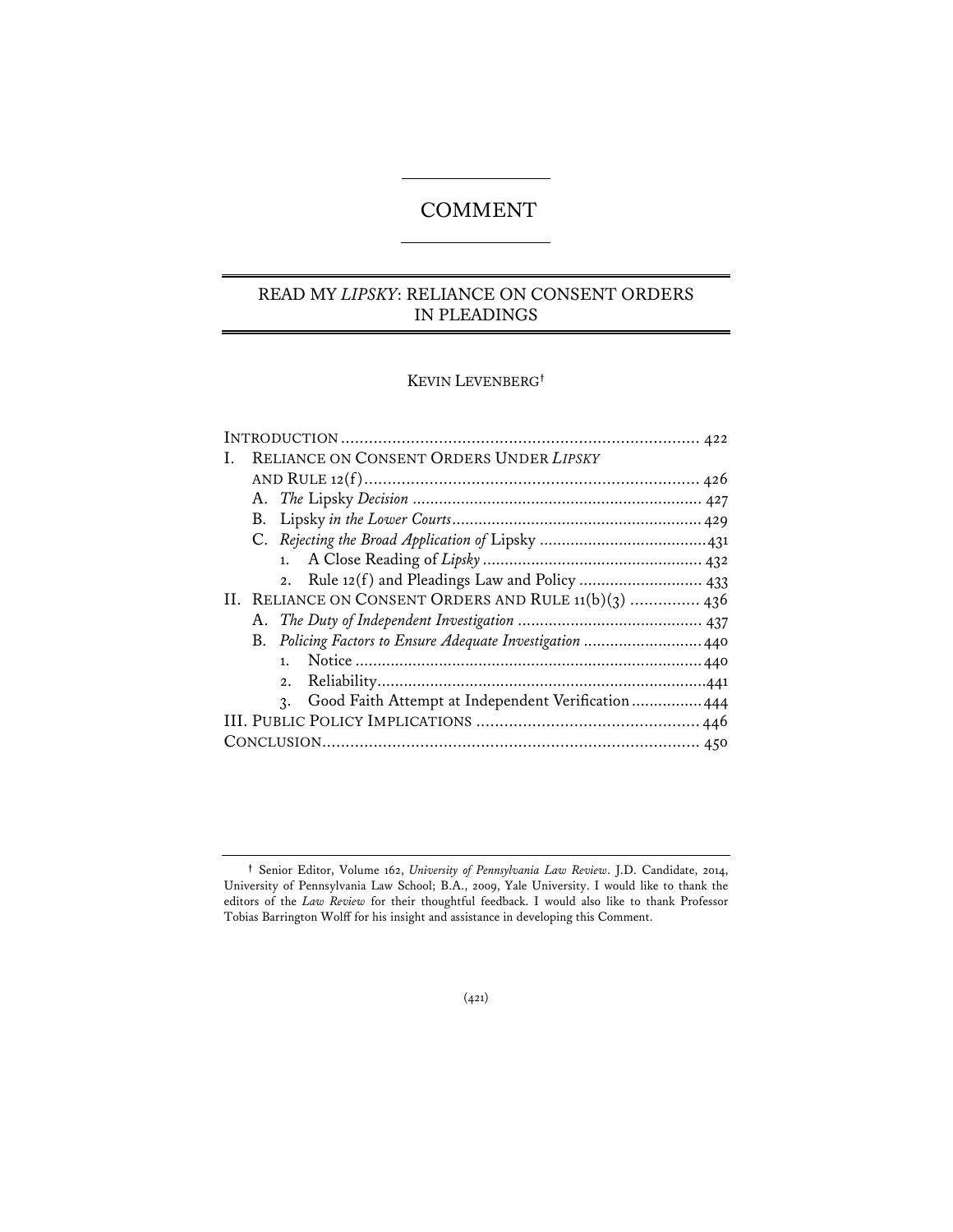#### INTRODUCTION

On January 26, 2011, the U.S. Commodity Futures Trading Commission (CFTC) settled charges against respondents Daniels Trading Group LLC and two of its employees.**<sup>1</sup>** According to the CFTC, the respondents violated the Commodities Exchange Act (CEA) by exceeding speculative position limits in rough rice futures contracts traded on the Chicago Board of Exchange.**<sup>2</sup>** The CFTC described its case against the respondents in a publicly released Order Instituting Proceedings (CFTC Order).**<sup>3</sup>** In the Order, the CFTC explained that it had "reason to believe" that the respondents violated the CEA because they traded in excess of speculative position limits on at least thirty-eight trading days, among other violations.**<sup>4</sup>** Moreover, the CFTC stated that the respondents "were able to repeatedly violate speculative limits because [they] concealed the actual ownership and control of certain rough rice futures positions."**<sup>5</sup>** Although the respondents consented to the entry of the Order, they did so "[w]ithout admitting or denying any of the findings."**<sup>6</sup>**

The plaintiffs' bar reacted quickly. One day later, on January 27, 2011, a class action complaint was filed in the Northern District of Illinois against all of the respondents named in the CFTC Order.**<sup>7</sup>** Like the CFTC, the plaintiffs alleged that the defendants attempted to manipulate the rough rice futures market by trading in excess of speculative position limits.**<sup>8</sup>** In their complaint, the plaintiffs quoted extensively from the CFTC Order.**<sup>9</sup>** For example, the plaintiffs alleged that the defendants "were able to repeatedly violate speculative limits because [they] concealed the actual ownership and control of certain rice futures positions."**<sup>10</sup>**

**<sup>1</sup>** *See* Press Release, U.S. Commodity Futures Trading Comm'n, CFTC Orders Ill. Traders Andrew Daniels, Ed Taylor & Daniels Trading Grp. LLC to Pay \$2 Million & Imposes Trading Prohibition for Violating Rough Rice Speculative Position Limits & Concealing Material Facts from the CME Grp. (Jan. 26, 2011), *available at* http://www.cftc.gov/PressRoom/PressReleases/ pr5975-11.

**<sup>2</sup>** *Id.*

**<sup>3</sup>** *In re* Daniels et. al, 11-05, Order Instituting Proceedings (CFTC Jan. 26, 2011), *available at* http://www.cftc.gov/ucm/groups/public/@lrenforcementactions/documents/legalpleading/enfdaniel sorder012611.pdf [hereinafter CFTC Order]. The Order also described the CFTC's legal findings and the proposed settlement and ordered various forms of relief. *Id.* at 3-8.

**<sup>4</sup>** *Id.* at 1, 3.

**<sup>5</sup>** *Id.* at 3.

**<sup>6</sup>** *Id.* at 1.

**<sup>7</sup>** *See* Class Action Complaint at 1, *In re* Rough Rice Commodity Litig., No. 11-618, 2012 WL 473091, at \*7 (N.D. Ill. Feb. 9, 2012).

**<sup>8</sup>** *Id.* at 2-3.

**<sup>9</sup>** *See id.* at 9-11 (quoting CFTC Order, *supra* note 3, at 3-4).

**<sup>10</sup>** *Id.* at 10.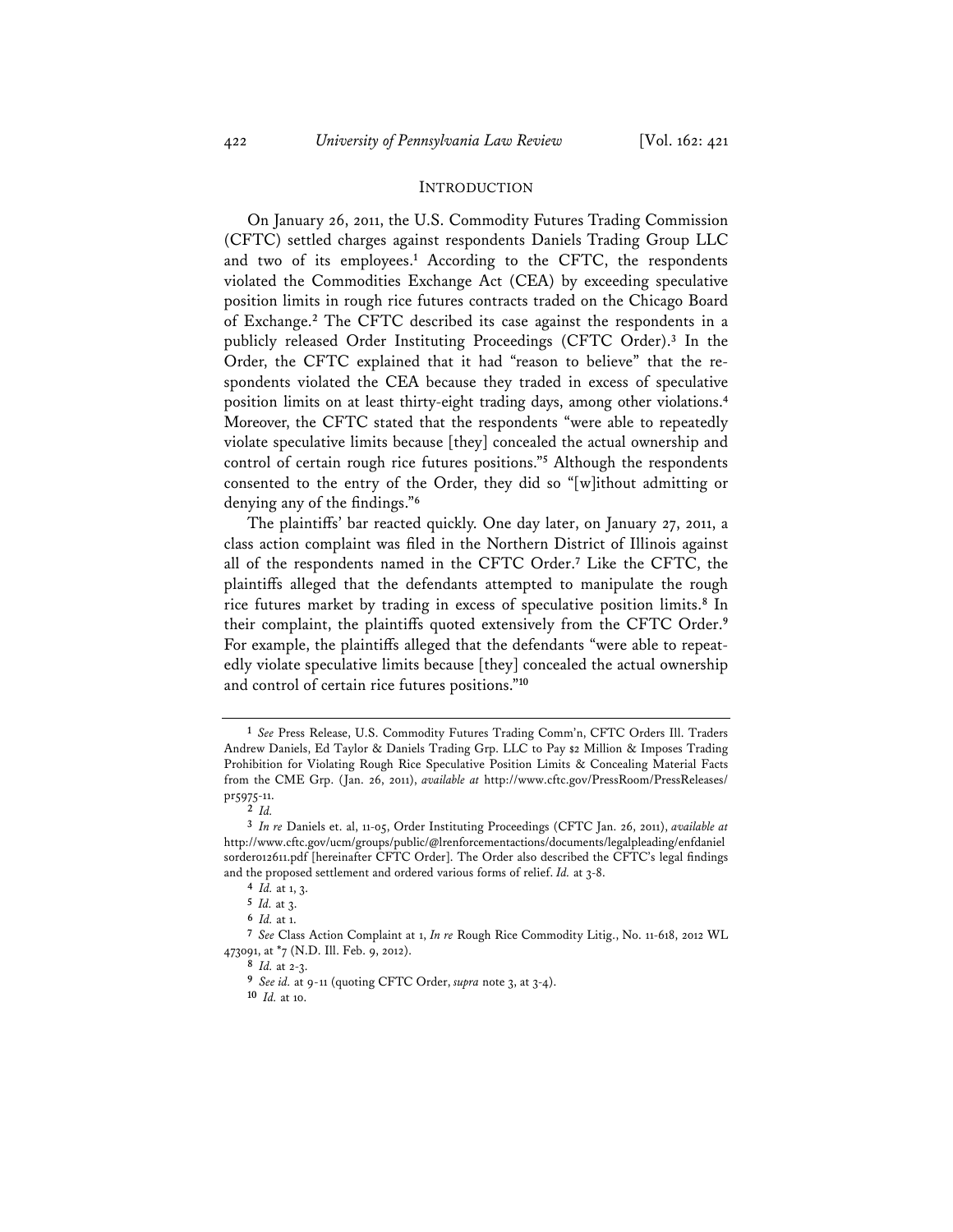2014] *Read My* Lipsky 423

The district court took a dim view of the allegations that were "derived wholesale" from the CFTC Order.**<sup>11</sup>** It dismissed the complaint because plaintiffs' recitation of the CFTC's findings did not state a claim under the CEA.**<sup>12</sup>** In reaching its decision, the court adopted the reasoning of the 1976 Second Circuit opinion *Lipsky v. Commonwealth United Corp.***13** for the "wellestablished precedent" that plaintiffs may not cite unadjudicated findings from consent decrees in their pleadings.**<sup>14</sup>**

Contrary to the district court's pronouncement, *Lipsky*'s meaning is not settled. Questions of whether and to what extent plaintiffs may properly rely on findings from consent orders have been litigated mostly at the district court level. Among the courts of appeals, only the Second Circuit in *Lipsky* has confronted the issue directly.**<sup>15</sup>** Furthermore, commentators have provided little clarification, mostly offering functional advice for practitioners.**<sup>16</sup>** Because the law on this question is unsettled, litigants have frequently disputed the matter, typically through motions to strike pursuant to Rule  $12(f)$  or Rule  $11(b)(3)$  of the Federal Rules of Civil Procedure.

On its face, Rule 12(f) does not require courts to strike references to consent orders. Rather, Rule 12(f) permits courts to strike any "redundant, immaterial, impertinent, or scandalous matter."**<sup>17</sup>** To prevail on a motion to strike, the moving party generally must show: (1) no admissible evidence in support of the allegations is available; (2) the allegations are irrelevant; and

**15** *Cf. In re Rough Rice*, 2012 WL 473091, at \*5 (noting that the court could not locate any circuit court decisions answering the question of whether plaintiffs may state a marketmanipulation claim by "parroting" allegations from an unadjudicated CFTC settlement).

**16** *See, e.g.*, Jonathan Eisenberg, *Beyond the Basics: Seventy-five Defenses Securities Litigators Need to Know*, 62 BUS. LAW. 1281, 1373-74 (2007) (summarizing recent decisions striking references to consent orders in complaints).

**17** FED. R. CIV. P. 12(f).

**<sup>11</sup>** *In re Rough Rice*, 2012 WL 473091, at \*4 (internal quotation marks omitted).

**<sup>12</sup>** *Id.* at \*4-7.

**<sup>13</sup>** 551 F.2d 887 (2d Cir. 1976).

**<sup>14</sup>** *In re Rough Rice*, 2012 WL 473091, at \*4. "A consent decree is a judgment or order that reflects the [parties'] settlement terms . . . and that contains an injunction." Anthony DiSarro, *Six Decrees of Separation: Settlement Agreements and Consent Orders in Federal Civil Litigation*, 60 AM. U. L. REV. 275, 277 (2010). In contrast, a settlement without injunctive relief, but often with monetary relief, is referred to as a consent judgment. *See id.* at 277 n.2. For consistency, I will refer to "consent orders" without reference to the relief imposed because the technical differences between consent decrees, judgments, and orders are not relevant to my argument. Unlike most settlement agreements, consent orders are typically public. *See id.* They also tend to include a description of the facts and legal analysis, since many consent orders are submitted to courts for approval and enforcement. *See id.* ("[B]ecause a consent decree is a court order, the issuing federal court has the inherent power to enforce the consent decree."). Some consent orders, like the CFTC Order, *supra* note 3, are adopted by an administrative agency but not by a court. This distinction is not relevant to my Comment.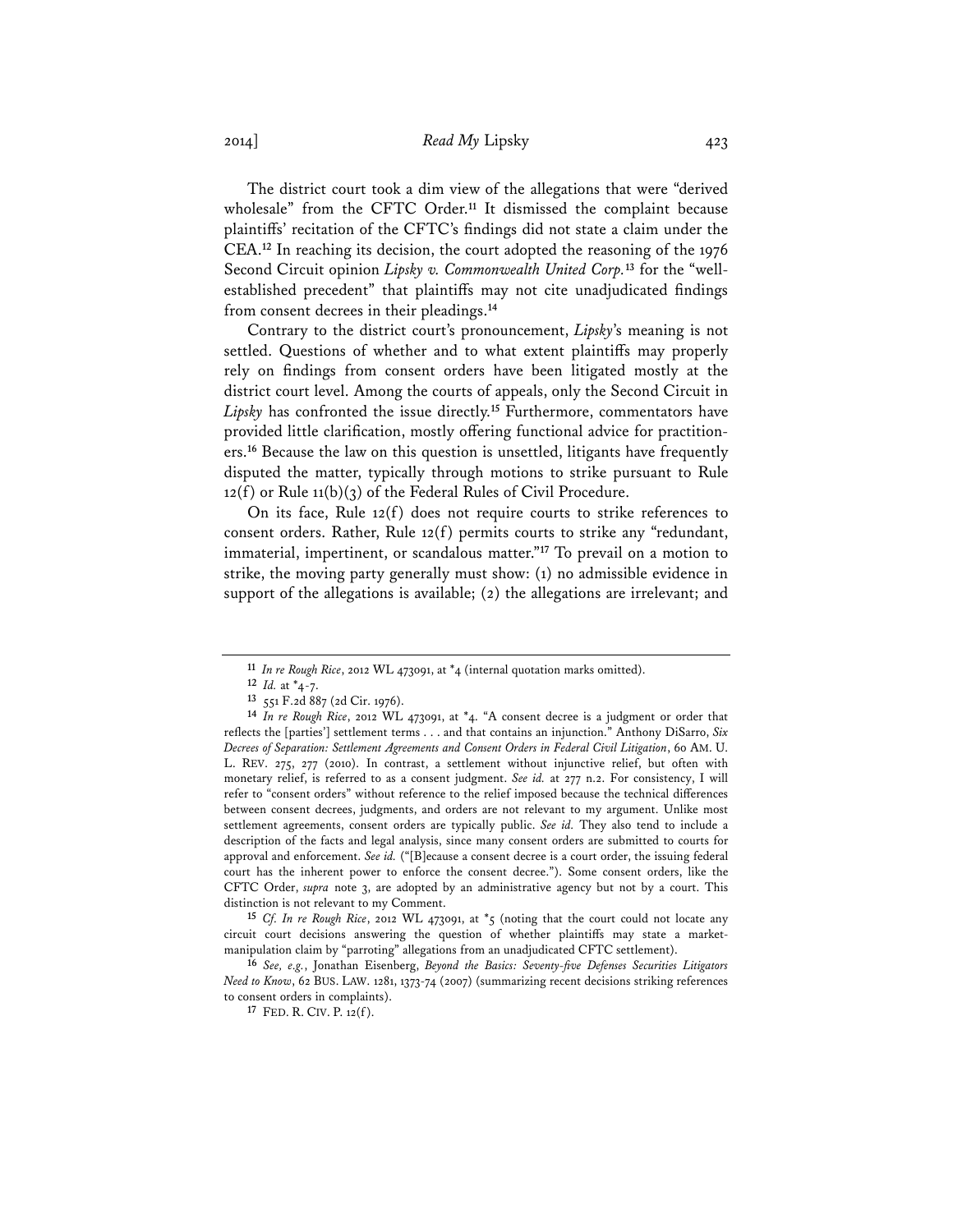(3) the moving party would be prejudiced if the allegations were permitted to stand.**<sup>18</sup>**

Lower courts, however, are divided in their application of Rule 12(f) to allegations relying on consent orders. Citing *Lipsky*, some courts hold that these allegations must be struck as per se immaterial under Rule 12(f). Other courts limit *Lipsky*'s reach and interpret Rule 12(f) to permit plaintiffs to derive allegations from consent orders. The latter group more persuasively argues that neither *Lipsky* nor Rule 12(f) requires courts to strike every allegation based on a consent order. Part I of this Comment describes the *Lipsky* decision and its application in lower courts. Properly construed, *Lipsky* has a narrow scope; it supports striking only those references to consent orders that ultimately would be inadmissible at trial. Otherwise, *Lipsky* and Rule 12(f) permit plaintiffs to rely on consent orders to allege facts establishing a claim of liability.

 But that does not settle the matter. Plaintiffs must also satisfy the duty of independent investigation. Under Rule  $11(b)(3)$ , by submitting a signed pleading to the court, the attorney certifies that "to the best of the person's knowledge, information, and belief, formed after an inquiry reasonable under the circumstances $[, \cdot \cdot \cdot$  the factual contentions have evidentiary support or, if specifically so identified, will likely have evidentiary support after a reasonable opportunity for further investigation or discovery."**<sup>19</sup>** Judges may strike allegations that do not satisfy Rule 11(b)(3), though they need not engage in a separate Rule 12(f) inquiry to do so.**<sup>20</sup>**

Recently, lower courts have considered whether plaintiffs can satisfy their Rule 11(b)(3) obligations when relying on consent orders. Part II describes various applications of Rule  $11(b)(3)$  to complaints relying on consent orders and argues that courts should adopt a flexible approach because the duty of independent investigation varies with the circumstances of each case. Although courts generally agree that plaintiffs may not copy and paste allegations from consent orders without any independent investigation, courts have applied divergent standards in more nuanced situations. In particular, courts have struggled to answer whether plaintiffs must

**<sup>18</sup>** *In re* Fannie Mae 2008 Sec. Litig., 891 F. Supp. 2d 458, 471 (S.D.N.Y. 2012) (quoting SEC v. Lee, 720 F. Supp. 2d 305, 340 (S.D.N.Y. 2010) (citation omitted)); *see also* 5C CHARLES ALAN WRIGHT & ARTHUR R. MILLER, FEDERAL PRACTICE AND PROCEDURE § 1382 (3d ed. 2004) (describing the elements of a Rule  $12(f)$  motion to strike and noting that judges possess "considerable discretion" to dispose of Rule 12(f) motions).

**<sup>19</sup>** FED. R. CIV. P. 11(b)(3).

**<sup>20</sup>** *See* 5A CHARLES ALAN WRIGHT & ARTHUR R. MILLER, FEDERAL PRACTICE AND PROCEDURE § 1336.3 (3d ed. 2004) (discussing Rule 11 sanctions without reference to Rule 12(f) considerations).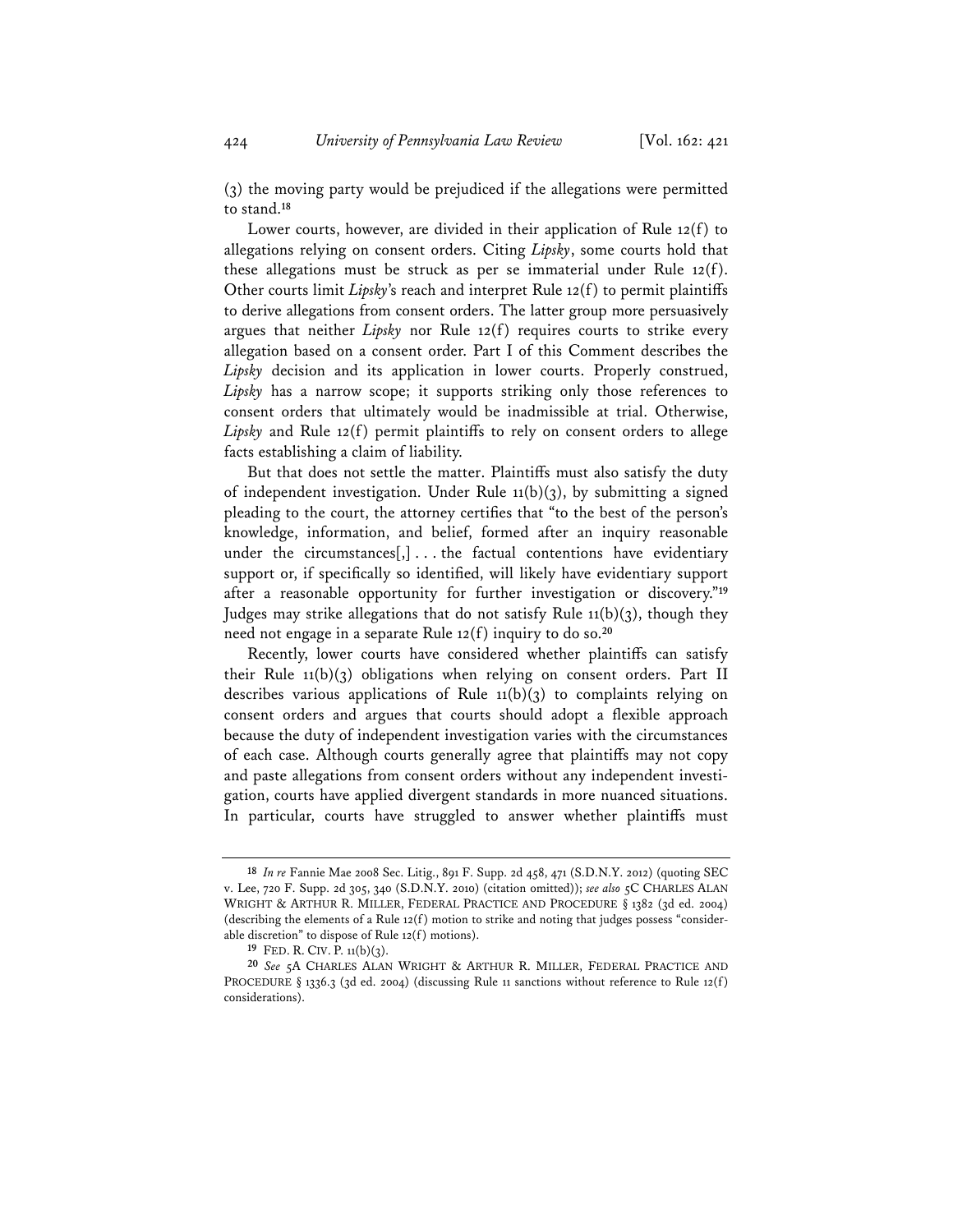independently verify each allegation derived from consent orders and whether consent orders are sufficiently reliable sources. To effectively police compliance with Rule  $11(b)(3)$  when plaintiffs derive allegations from consent orders, courts should require plaintiffs to provide notice of their reliance and to reasonably attempt to verify the information through other sources. Moreover, while courts should not treat all consent orders as inherently suspect, they should inquire into the reliability of a particular consent order.

Although this Comment separates discussions of Rule 12(f) and Rule  $11(b)(3)$  into different Parts, the Rules interact and, in some instances, overlap.**<sup>21</sup>** Notably, both rules limit the plaintiff's evidentiary burden at the pleadings stage. Under Rule  $11(b)(3)$ , a plaintiff is not required to plead admissible evidence. The plaintiff must only allege the existence of facts that will likely have evidentiary support after reasonable opportunity for further investigation or discovery. And under Rule 12(f), courts may strike allegations only after finding that there will be no available admissible evidence supporting the allegations.**<sup>22</sup>** Neither rule requires any allegation or source to be especially probative or reliable.**<sup>23</sup>**

Thus, Parts I and II share an argument: by aggressively striking references to consent orders, many courts have imposed evidentiary and investigative obligations on plaintiffs that are improper at the pleadings stage. When plaintiffs allege facts derived from consent orders, they will rarely violate Rule 11(b)(3), Rule 12(f), or even *Lipsky* if properly interpreted.

 Notwithstanding this argument, Part III raises the concern that permitting plaintiffs to rely on consent orders in pleadings could hamper regulatory enforcement policy. Regulatory agencies have compelling reasons to settle enforcement actions through consent orders. Accordingly, agencies typically limit the collateral effects of consent orders to preserve defendants' incentives to settle. These incentives may shift if the law clearly permitted plaintiffs to rely on consent orders when bringing suits that "piggyback" off of regulatory actions. However, Part III surmises that any shifts in incentives would be minor. But even if regulatory enforcement policy favors

**<sup>21</sup>** Both rules, for example, permit courts to strike needless vulgarity or personal attacks from pleadings. *Compare* FED. R. CIV. P. 12(f) (stating that courts may strike any "impertinent[] or scandalous matter"), *with* FED. R. CIV. P. 11(b)(1) (stating that a party may not submit a signed pleading or paper for "any improper purpose, such as to harass").

**<sup>22</sup>** *See In re Fannie Mae*, 891 F. Supp. 2d at 471 ("To prevail on a motion to strike, a party must demonstrate that . . . no evidence in support of the allegations would be admissible." (citation and internal quotation marks omitted)).

**<sup>23</sup>** Rule 12(f) allows courts to strike "immaterial" allegations. Rule 11(b) does not require allegations to be relevant, although subsection (1) prohibits plaintiffs from submitting pleadings for "any improper purpose."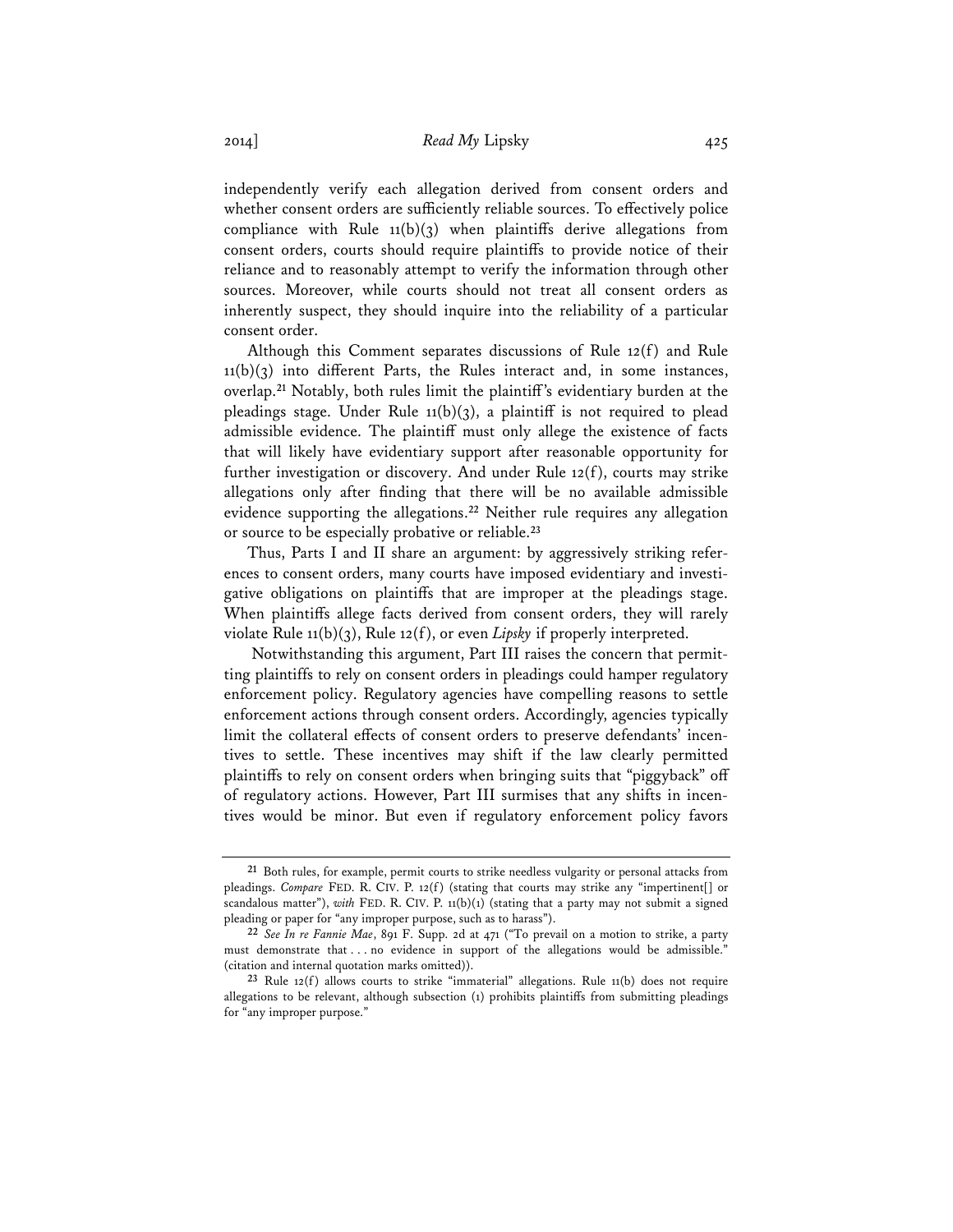prohibiting plaintiffs from relying on consent orders, Parts I and II show that courts should not stretch Rules  $11(b)(3)$  and  $12(f)$  to give effect to this policy.

# I. RELIANCE ON CONSENT ORDERS UNDER *LIPSKY* AND RULE 12(f)

Federal appellate courts rarely confront motions to strike under Rule 12(f) of the Federal Rules of Civil Procedure.**<sup>24</sup>** As a result, *Lipsky* has influenced dozens of district courts that are faced with motions to strike, including those where plaintiffs attempt to rely on consent orders.**25** However, lower courts have struggled to apply *Lipsky* consistently because of the conflicting policies and rules it articulates, as well as the confusing set of facts underlying the decision.

Section I.A describes the *Lipsky* opinion and suggests that the opinion is inconclusive on the extent to which plaintiffs may rely on consent orders in their pleadings. On the one hand, the opinion potentially supports a broad rule requiring courts to strike almost any allegation derived from a consent order. On the other hand, the opinion could be read narrowly to permit plaintiffs to allege information derived from consent orders and to use them as a source of information to suggest that admissible evidence will likely be available at trial. Section I.B discusses the various justifications that lower courts have offered to support the broad and narrow applications of *Lipsky*. Finally, Section I.C argues that the narrow application should be adopted based on a close reading of *Lipsky*, generally accepted motion to strike law, and pleadings-stage policy.

**<sup>24</sup>** Resolutions of Rule 12(f) motions generally are not "final decisions" subject to appellate jurisdiction. *See* 28 U.S.C. § 1291 (2006) ("The courts of appeals . . . shall have jurisdiction of appeals from all final decisions of the district courts . . . ."); Harvey Aluminum v. Int'l Longshoremen's & Warehousemen's Union, Local 8, 278 F.2d 63, 64 (9th Cir. 1960) (explaining that an order granting a motion to strike portions of a complaint is "purely interlocutory and not appealable"); 15A CHARLES ALAN WRIGHT, ARTHUR R. MILLER & EDWARD H. COOPER, FEDERAL PRACTICE AND PROCEDURE § 3914.1 (2d ed. 1992) ("Orders granting or denying a motion to strike are not final, at least so long as a viable pleading remains." (footnote omitted)). Moreover, district courts have "considerable discretion" to resolve such motions and frequently grant leave to amend complaints that have had allegations struck. WRIGHT & MILLER, *supra* note 18.

**<sup>25</sup>** *See, e.g.*, *In re* Merrill Lynch & Co. Research Reports Sec. Litig., 218 F.R.D. 76, 78-79 (S.D.N.Y. 2003) (citing district court opinions applying *Lipsky* in motions to strike).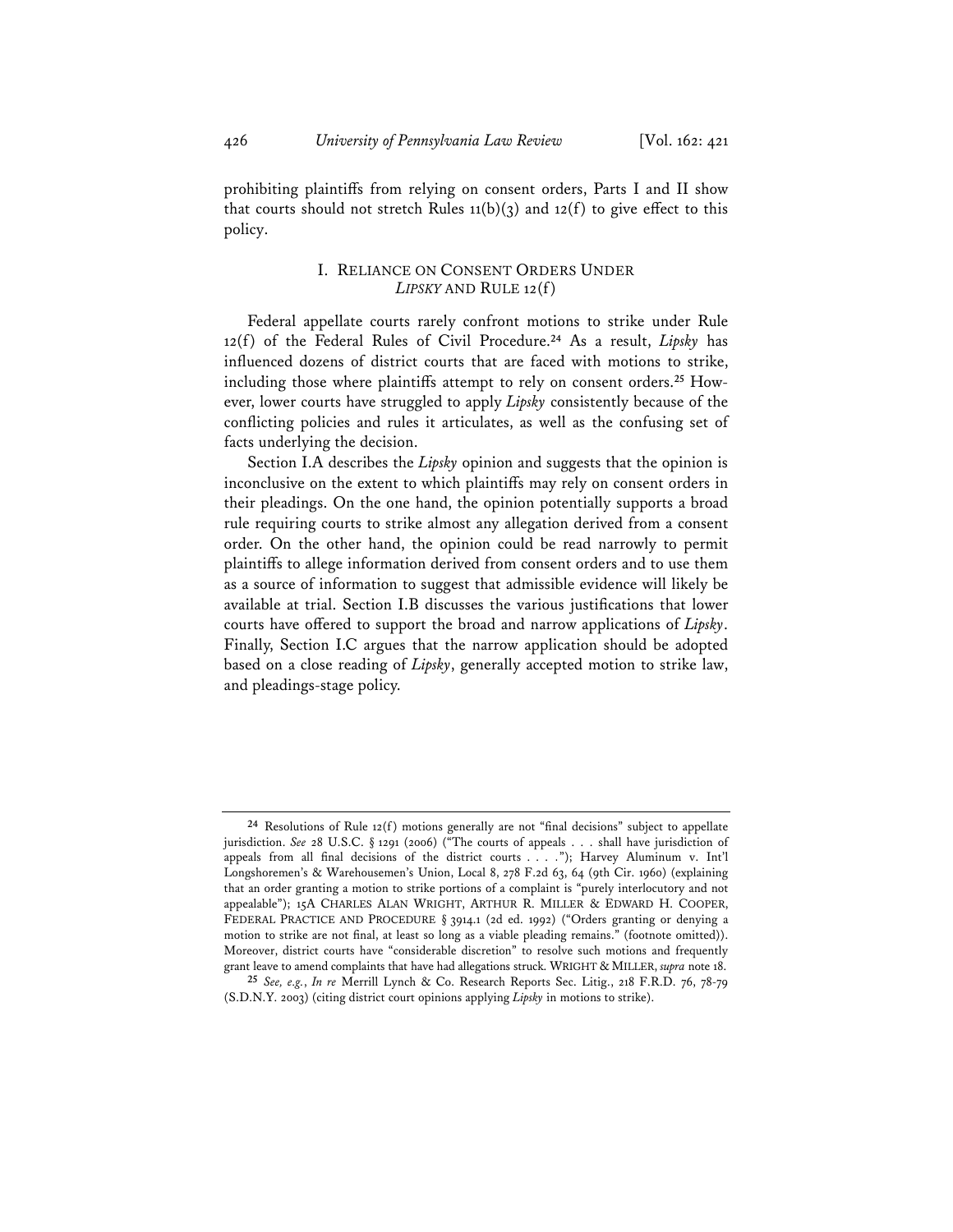#### A. *The* Lipsky *Decision*

The plaintiff in *Lipsky* brought breach of contract claims against defendant Commonwealth United Corporation and a related entity.**<sup>26</sup>** The plaintiff alleged that Commonwealth failed to use its best efforts in registering its common stock held by the plaintiff.**<sup>27</sup>** Commonwealth had attempted to file a registration statement for the plaintiff's securities, but the Securities and Exchange Commission (SEC) never declared the statement effective.**<sup>28</sup>** To show that Commonwealth could not have used its best efforts during this process, the plaintiff alleged that Commonwealth had, in two other instances, filed registration and proxy statements that the SEC claimed were deficient.**29** The plaintiff also attached an SEC complaint alleging that Commonwealth violated the securities laws with respect to these registration and proxy statements.**<sup>30</sup>** Although these filings did not seek to register any of the plaintiff's securities, they did involve an identical class of Commonwealth stock and were relevant to the plaintiff's claims.**<sup>31</sup>** The defendants moved to strike all allegations referring to the SEC complaint and the attached complaint itself, and the district court granted their motion pursuant to Rule 12(f).**<sup>32</sup>**

On appeal, the Second Circuit affirmed the district court's decision.**<sup>33</sup>** The court found that the SEC complaint and allegations referring to it were "entirely immaterial" and could be struck under Rule  $12(f)$ —but not because they were irrelevant to the merits.**<sup>34</sup>** Instead, the court reasoned that the

**30** *Lipsky*, 551 F.2d at 891. Commonwealth ultimately settled the SEC enforcement action and agreed to the entry of a consent order, *id.* at 893, although the plaintiff did not attach the consent order to the complaint. Brief for Defendants–Appellees, *supra* note 29.

**31** *See Lipsky*, 551 F.2d at 894 n.9 (acknowledging that the other filings involved different blocks of the same common stock).

**<sup>26</sup>** Lipsky v. Commonwealth United Corp., 551 F.2d 887, 890-91 (2d Cir. 1976).

**<sup>27</sup>** *Id.*

**<sup>28</sup>** *Id.*

**<sup>29</sup>** *Id.*; *see also* Brief for Defendants–Appellees: Iota Industries, Inc. & Commonwealth United Music, Inc. at 35, *Lipsky*, 551 F.2d 887 (No. 76-7125) (showing that the plaintiff relied not only on certain factual allegations from an SEC complaint, but also on the SEC's ultimate allegation of liability—that Commonwealth's filings were "subject to objection" under the securities laws for its omission of material facts (internal quotation marks omitted)).

**<sup>32</sup>** *Id.* at 892.

**<sup>33</sup>** *Id.* at 894, 899.

**<sup>34</sup>** *Id.* at 893. Although the SEC enforcement action involved other Commonwealth filings that were not the subject of any agreement between the parties, those filings pertained to the same common stock held by the plaintiff. *Id.* at 894 n.9. Thus, the plaintiff's allegations were relevant because, if the SEC found those filings to be deficient, then Commonwealth might have engaged in a pattern of willful misconduct. *See id.* ("[Commonwealth] was registering different blocks of its same common stock and the district court could find that [Commonwealth's] actions as to one block shed light on [its] intentions as to another block of stock.").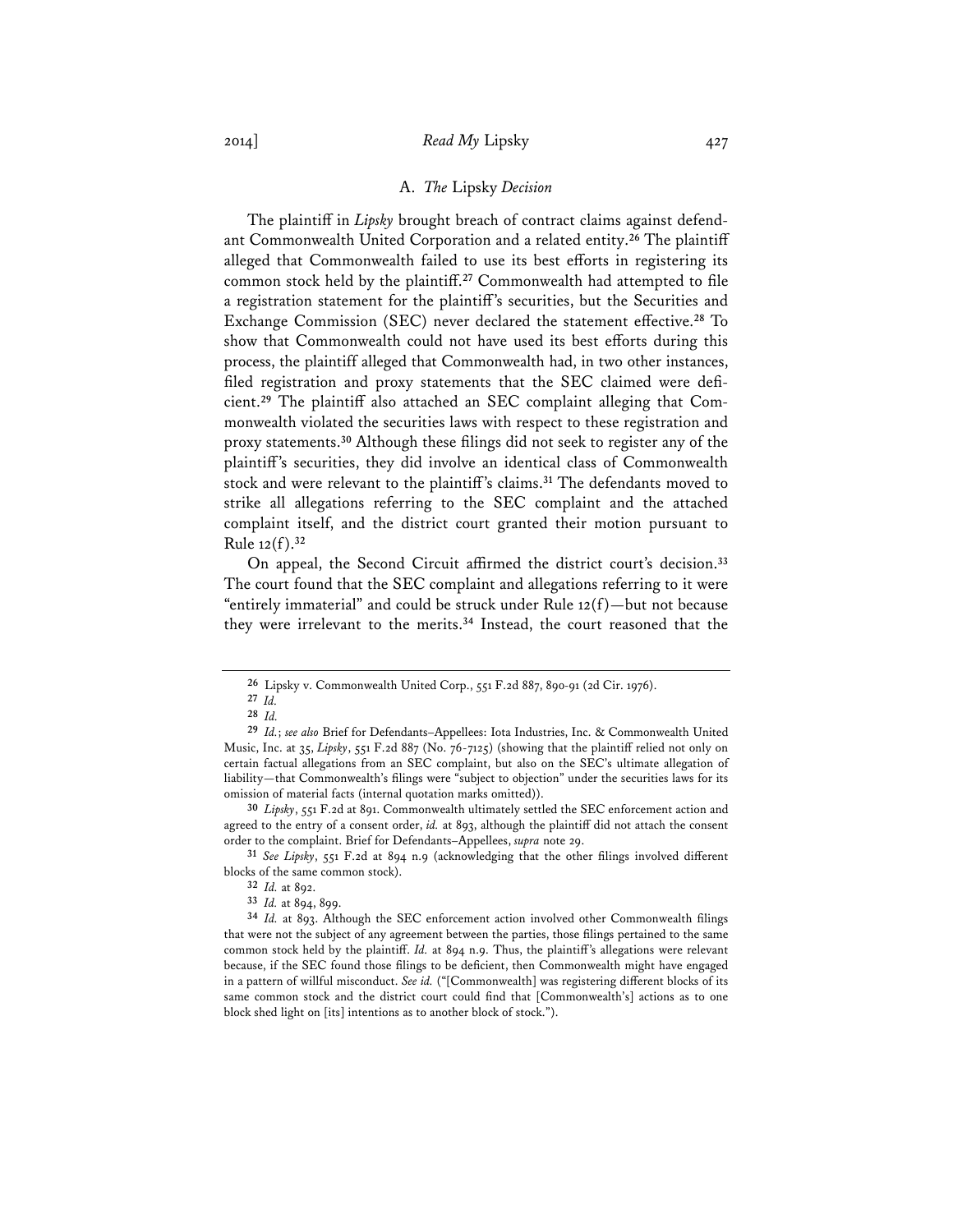allegations were immaterial because the SEC complaint and consent order would be inadmissible at trial.**<sup>35</sup>** The court reasoned as follows: First, motions to strike on grounds of immateriality should be rejected unless no evidence in support of the allegations would be admissible.**<sup>36</sup>** Second, since consent orders and complaints contain only unadjudicated findings of fact and law, they are equivalent to pleas of nolo contendere.**<sup>37</sup>** Therefore, under Rule 410 of the Federal Rules of Evidence, they are inadmissible to prove liability in subsequent litigation against the defendant.**<sup>38</sup>** Because the SEC complaint and consent order were not admissible at trial, they could have "no possible bearing" on the plaintiff's action.**<sup>39</sup>** Accordingly, the court held that "neither a complaint nor references to a complaint which results in a consent judgment may properly be cited in the pleadings under the facts of this case."**<sup>40</sup>**

The immediate effect of the decision on the plaintiff's complaint was unclear. The decision affirmed the district court's order, which struck not only the attached SEC complaint, but also all references to the SEC's opinions regarding Commonwealth's various securities filings.**<sup>41</sup>** The court granted the plaintiff leave to amend the complaint to "particularize the alleged inadequacies of the [filings involving the plaintiff's own securities], omitting any references to the [SEC's] complaint."**<sup>42</sup>** But the court also acknowledged that deficiencies in other, similar Commonwealth filings might be relevant and admissible at trial because they suggested a pattern of intentional misconduct.**<sup>43</sup>** Thus, the court's order raised a question: Could the plaintiff rely on factual information derived from the SEC complaint to allege a pattern of intentional misconduct by Commonwealth? The court did not answer that question directly.

Given this ambiguity, the *Lipsky* decision can be read narrowly or broadly. Under a broad interpretation, *Lipsky* bars plaintiffs from alleging even the substance of facts derived from an inadmissible consent order. For example, the plaintiff in *Lipsky* could not allege that Commonwealth's other, similar securities filings omitted certain material facts because such allegations would be based on inadmissible statements from an SEC complaint.

**<sup>35</sup>** *Id.* at 893-94.

**<sup>36</sup>** *Id.* at 893.

**<sup>37</sup>** *Id.*

**<sup>38</sup>** *Id.* at 893-94 (discussing FED. R. EVID. 410(a)(2)).

**<sup>39</sup>** *Id.* at 894.

**<sup>40</sup>** *Id.* at 893.

**<sup>41</sup>** *Id.* at 894.

**<sup>42</sup>** *Id.* 

**<sup>43</sup>** *Id.* at 894 n.9.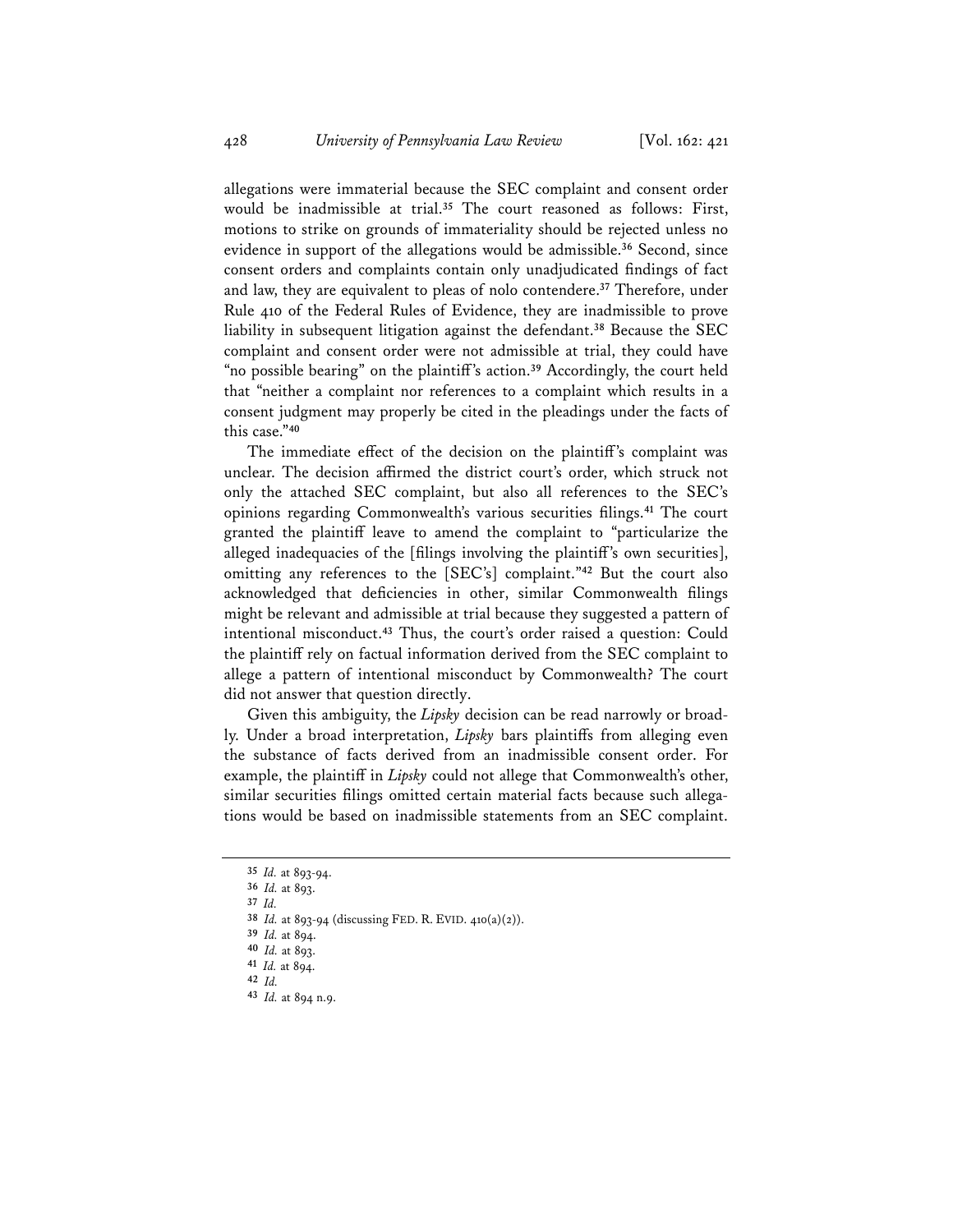Under a narrow interpretation, *Lipsky* holds that plaintiffs may not attach or refer to a consent order for purposes that would be inadmissible at trial. Applying this narrow rule, the plaintiff in *Lipsky* would have been permitted to allege, based at least in part on information learned from the SEC complaint, that Commonwealth's securities filings in other contexts had omitted certain material facts and that these omissions may have violated the securities laws. But the plaintiff could not, for example, have cited the consent order to allege that Commonwealth had settled SEC claims because the consent order would be inadmissible at trial for that purpose.**<sup>44</sup>** Today, lower courts have split along these lines in evaluating motions to strike allegations based on consent orders.

#### B. Lipsky *in the Lower Courts*

Courts disagree about the extent to which plaintiffs may refer to or rely on consent orders in pleadings. Several courts cite *Lipsky* for the broad proposition that any allegation referring to a consent order or other unadjudicated finding is per se immaterial under Rule 12(f).**<sup>45</sup>** Some courts have even extended this rule by striking those allegations that appear to be derived from a consent order but do not expressly refer to one.**<sup>46</sup>** A notable example is the District Court for the Northern District of Illinois's opinion in *In re Rough Rice Commodity Litigation*. **<sup>47</sup>** Although the court was not faced with a Rule 12(f) motion to strike, it recognized that the complaint "substantially recited factual findings taken from a CFTC [consent] order," even though the complaint never expressly referred to the order.**<sup>48</sup>** The court held that allegations derived from the CFTC consent order were insufficient to

**<sup>44</sup>** *See* FED. R. EVID. 410(a).

**<sup>45</sup>** *See, e.g.*, *In re* Platinum & Palladium Commodities Litig., 828 F. Supp. 2d 588, 593-94 (S.D.N.Y. 2011) (reasoning that allegations that "simply recast the CFTC's findings" regarding a manipulative trading scheme are "paradigms of the type of pleading prohibited by *Lipsky* and its progeny"); Footbridge Ltd. v. Countrywide Home Loans, Inc., No. 09-4050, 2010 WL 3790810, at \*5 (S.D.N.Y. Sept. 28, 2010) (striking allegations that were based on pleadings and settlements from private actions and government investigations against the defendants); Shahzad v. H.J. Meyers & Co., No. 95-6196, 1997 WL 47817, at \*13-14 (S.D.N.Y. Feb. 6, 1997) (striking references to seven consent orders with securities regulators).

**<sup>46</sup>** *See* Dent v. U.S. Tennis Ass'n, No. 08-1533, 2008 WL 2483288, at \*2-4 (E.D.N.Y. June 17, 2008) (striking allegations of a "legacy" of racial discrimination where the court found that the allegations were derived from a New York Attorney General investigation and other "unproved allegations of misconduct" (internal citation and quotation marks omitted)).

**<sup>47</sup>** No. 11-618, 2012 WL 473091 (N.D. Ill. Feb. 9, 2012).

**<sup>48</sup>** *Id.* at \*4. As discussed above, the complaint did in fact quote the CFTC order. *See supra* notes 9-11 and accompanying text.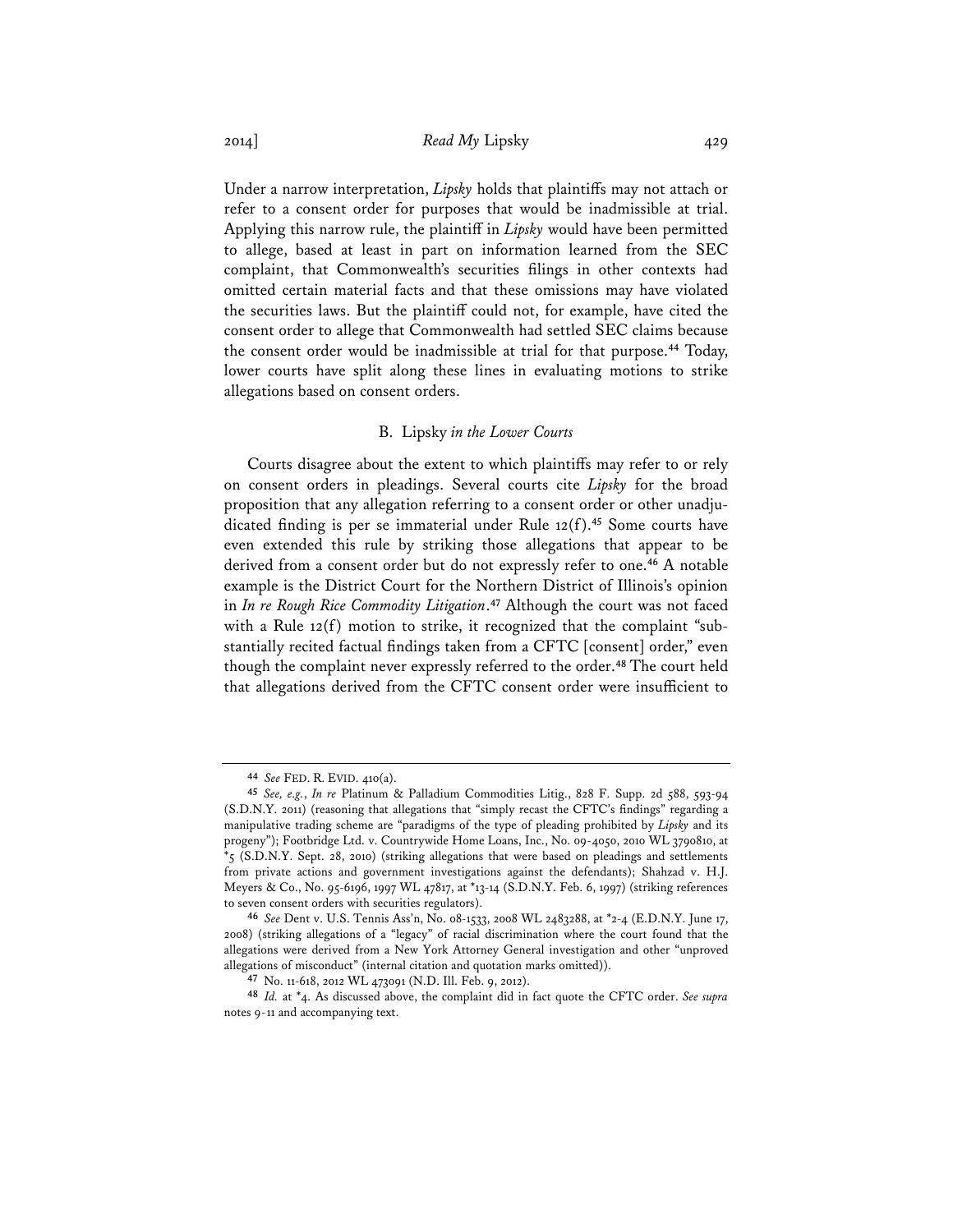state a market-manipulation claim and dismissed the complaint under Rule 12(b)(6).**<sup>49</sup>**

Even among courts adopting the broad interpretation of *Lipsky*, many have permitted limited references to consent decrees for purposes that would be admissible at trial. For example, consent orders may be admissible for the purpose of proving knowledge of a legal obligation.**<sup>50</sup>** Where an allegation refers to a consent decree for an admissible purpose, *Lipsky*'s reasoning suggests that courts should refrain from striking the allegation as immaterial.**<sup>51</sup>** But some courts have limited the reach of this exception by arguing that substantive facts derived from consent orders are inadmissible because plaintiffs use them to allege "the truth of the matters that led to the settlement agreement."**<sup>52</sup>**

Other courts, however, have adopted a narrow interpretation of *Lipsky*. These courts hold that neither Rule 12(f) nor *Lipsky* precludes plaintiffs from alleging facts derived from a consent order, regardless of whether the consent order itself is admissible.**<sup>53</sup>** For example, the District Court for the

**51** *See* Lipsky v. Commonwealth United Corp., 551 F.2d 887, 893 (2d Cir. 1976) (stating that a motion to strike on immateriality grounds may not be granted unless it is shown that "no evidence in support of the allegation would be admissible").

**52** Dent v. U.S. Tennis Ass'n, No. 08-1533, 2008 WL 2483288, at \*2 (E.D.N.Y. June 17, 2008). The *Dent* court misperceived the nature of the plaintiff's factual allegations that were based on a consent order. The plaintiff alleged that the defendants had a legacy of racial discrimination, which was exposed in a public consent order. *Id.* The plaintiff did not, as the court believed, allege the truth of the matters asserted in the consent order, nor did he allege that the consent order was evidence of the truth of past racial discrimination. *Id.* Rather, the allegations conveyed that the plaintiff had *reason to believe* the allegations were true and that the consent order was the source of his belief. *Id.* at \*1. No more is required at the pleadings stage. *See* Anderson News, L.L.C. v. Am. Media, Inc., No. 09-2227, 2013 WL 1746062, at \*5 (S.D.N.Y. Apr. 23, 2013) ("Because a plaintiff need not plead specific, *admissible* evidence in support of a claim, [the plaintiff] is entitled to include allegations based on hearsay." (internal quotation marks omitted)); *In re* Connetics Corp. Sec. Litig., 541 F. Supp. 2d 996, 1004 (N.D. Cal. 2008) ("Plaintiffs are undoubtedly correct that pleadings need not contain admissible evidence. The Court therefore agrees with plaintiffs that there is no basis to strike on evidentiary grounds." (citation omitted)).

**53** *See, e.g.*, VNB Realty, Inc. v. Bank of Am. Corp., No. 11-6805, 2013 WL 5179197, at \*3 (S.D.N.Y. Sept. 16, 2013) ("A close reading of *Lipsky* reveals that it does not mandate the elimination of material from a complaint simply because the material is copied from another complaint."); *In re* Bear Stearns Mortg. Pass-Through Certificates Litig., 851 F. Supp. 2d 746, 768 n.24 (S.D.N.Y. 2012) (refusing to extend *Lipsky* to disregard or strike allegations derived from

**<sup>49</sup>** *In re Rough Rice*, 2012 WL 473091, at \*5.

**<sup>50</sup>** *See, e.g.*, United States v. Gilbert, 668 F.2d 94, 97 (2d Cir. 1981) (holding that the district court correctly "admitted into evidence an earlier SEC civil consent decree" because it showed that the defendant "knew of the SEC reporting requirements involved in the decree"); *see also* Mills v. United Producers, Inc., No. 11-13148, 2012 WL 1672948, at \*3 (E.D. Mich. May 14, 2012) (rejecting a motion to strike reference to a Department of Agriculture consent order because "any statement by a party may be offered against him by an opponent" (citation and internal quotation marks omitted)).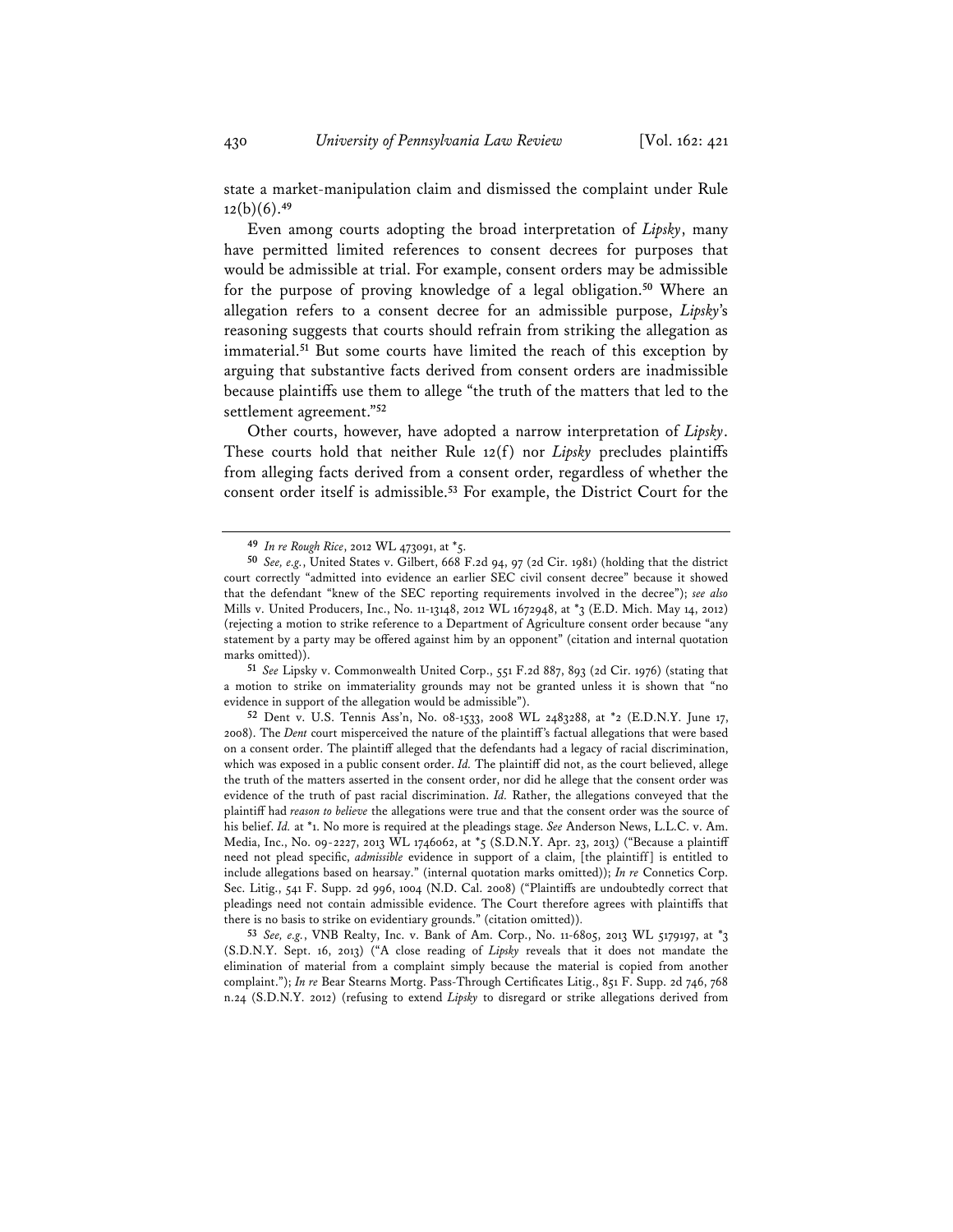2014] *Read My* Lipsky 431

Southern District of New York in *In re Fannie Mae 2008 Securities Litigation* considered whether to strike allegations in a securities class action complaint that "closely track[ed]" an SEC complaint.**<sup>54</sup>** Although the SEC complaint itself was not admissible, the court reasoned that evidence supporting the allegations derived from the SEC complaint was.**<sup>55</sup>** Thus, the court held that *Lipsky* did not require the allegations to be struck.**<sup>56</sup>** As shown by this case and others cited above, courts are sharply divided in their application of *Lipsky*. This division is particularly pronounced in the Second Circuit where *Lipsky* controls.**<sup>57</sup>**

#### C. *Rejecting the Broad Application of* Lipsky

It is possible, if ultimately unpersuasive, to interpret *Lipsky* broadly to prohibit any reliance on a consent order in a pleading. The text of the court's holding appears applicable to most allegations that rely on a consent order: "[N]either a complaint nor references to a complaint which results in a consent judgment may properly be cited in the pleadings under the facts of this case."**<sup>58</sup>** The court did not expressly permit the plaintiff to allege deficiencies in other Commonwealth filings that were the basis of the SEC enforcement action (although the court noted that such allegations might be relevant and ultimately admissible).**<sup>59</sup>** Also, a broad reading of the decision may be necessary to give it effect. If *Lipsky* does not apply broadly, then

third-party civil complaints); SEC v. Lee, 720 F. Supp. 2d 305, 341 (S.D.N.Y. 2010) ("[T]here is nothing improper about utilizing information contained in an SEC complaint as evidence to support private claims under the [Private Securities Litigation Reform Act].").

**<sup>54</sup>** 891 F. Supp. 2d 458, 471 (S.D.N.Y. 2012). As discussed in Part II, allegations that "closely track" another complaint may raise red flags under Rule 11(b)(3). *See infra* notes 91-98 and accompanying text. But the court in *In re Fannie Mae* did not consider whether the plaintiffs violated Rule 11(b)(3), perhaps because the plaintiffs found additional support for their allegations from early discovery and from publicly available information. *See* 891 F. Supp. 2d at 472.

**<sup>55</sup>** *See id.* at 471.

**<sup>56</sup>** *Id.* at 471-72.

**<sup>57</sup>** *Compare id.* at 471 ("*Lipsky* does not . . . stand for the proposition that any factual allegation derived from a government investigation or pleading must be stricken . . . ."), *with In re* Platinum & Palladium Commodities Litig., 828 F. Supp. 2d 588, 593-94 (S.D.N.Y. 2011) ("[A]llegations [that] simply recast the CFTC's findings . . . are paradigms of the type of pleading prohibited by *Lipsky* and its progeny.").

**<sup>58</sup>** Lipsky v. Commonwealth United Corp., 551 F.2d 887, 893 (2d Cir. 1976). Courts citing this language in support of the broad reading sometimes omit the qualifying text "under the facts of this case." *See, e.g.*, *In re Platinum & Palladium*, 828 F. Supp. 2d at 593.

**<sup>59</sup>** *See Lipsky*, 551 F.2d at 894 ("We agree that the SEC's opinion on the sufficiency of the various statements may be relevant and . . . admissible. But we do not agree that it necessarily follows that its complaint is appropriately within the pleadings." (footnote omitted)).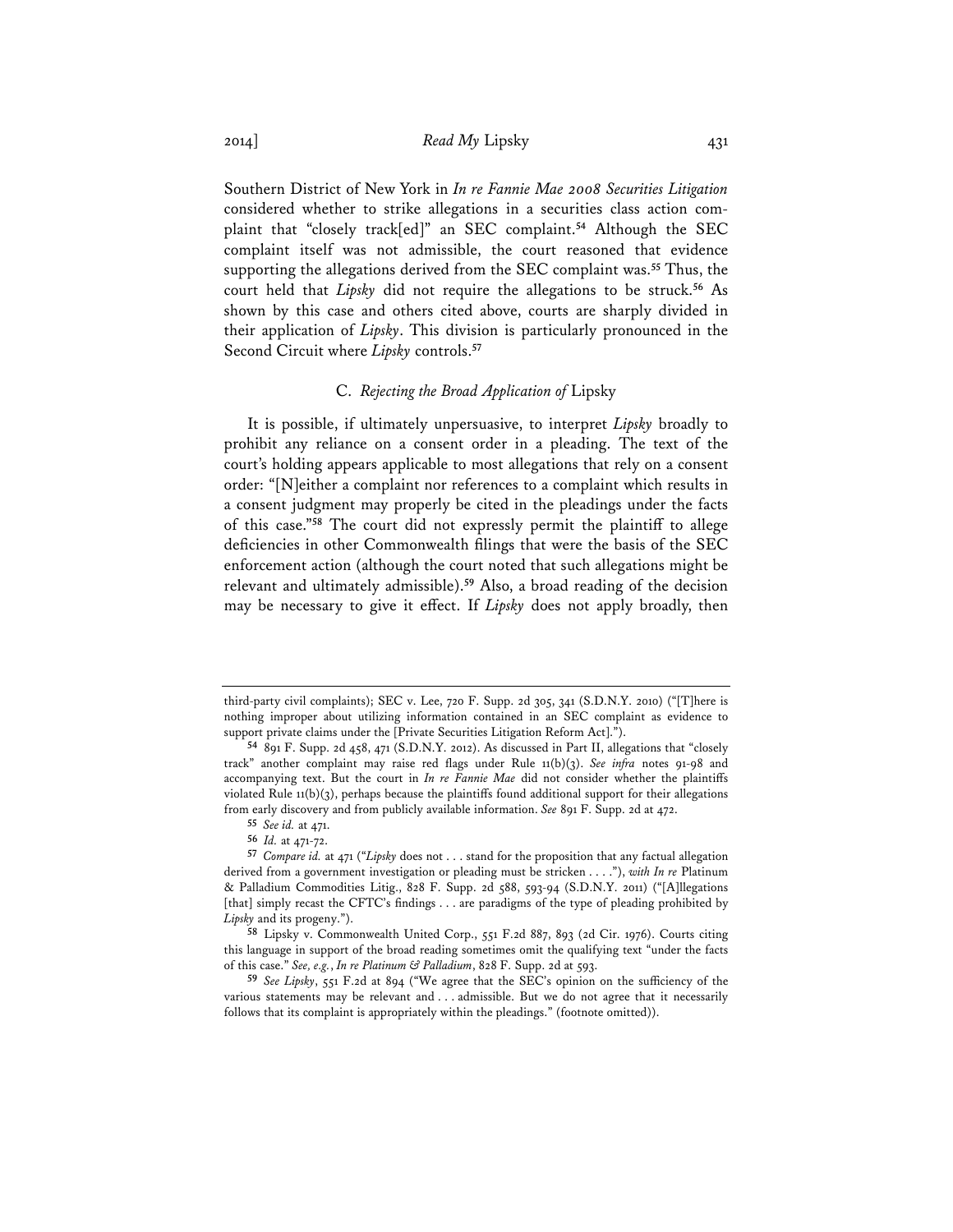plaintiffs could circumvent its holding by omitting any mention of a consent order even as they copy allegations from one.**<sup>60</sup>**

But neither the *Lipsky* decision itself nor Rule 12(f) and pleadings law support this outcome. The court's analysis in *Lipsky* restricts the decision to the narrow circumstances in which plaintiffs rely on consent orders for purposes that would be inadmissible at trial. Moreover, the broad reading ignores or misperceives the requirements of Rules  $12(f)$  and  $11(b)(3)$ , under which courts examine the relevance of the allegations, the potential availability of supporting admissible evidence, and the prejudice associated with granting or denying a motion to strike. These inquiries will generally favor plaintiffs who rely on consent orders to allege facts that they believe to be true and that they anticipate supporting with admissible evidence at the trial stage.

# 1. A Close Reading of *Lipsky*

The *Lipsky* court likely did not intend the decision to have an extensive scope. Despite its broadly worded holding, the court expressed that the decision was limited to the facts of the case,**<sup>61</sup>** so that future plaintiffs might distinguish their reliance on consent orders. It further noted that "ordinarily neither a district court nor an appellate court should decide to strike a portion of the complaint—on the grounds that the material could not possibly be relevant—on the sterile field of the pleadings alone."**<sup>62</sup>** Finally, the court cautioned against "tamper[ing] with the pleadings" because pleadings law and policy had "long departed from the era . . . when lawsuits were won or lost on the pleadings alone."**<sup>63</sup>**

Pleading standards have changed dramatically since the *Lipsky* decision. In *Bell Atlantic Corp. v. Twombly***<sup>64</sup>** and *Ashcroft v. Iqbal*, **<sup>65</sup>** the Supreme Court "discarded the liberal, notice-pleading paradigm . . . in favor of a new paradigm of plausibility pleading."**<sup>66</sup>** Since plaintiffs today must show that their allegations of liability are plausible, they may need to rely on facts from consent orders to provide essential information that is not otherwise

**<sup>60</sup>** Indeed, the plaintiffs in *Rough Rice* attempted such an approach but were stopped by a court citing *Lipsky*. *See supra* notes 11-14 and accompanying text.

**<sup>61</sup>** *See Lipsky*, 551 F.2d at 893.

**<sup>62</sup>** *Id.*

**<sup>63</sup>** *Id.* The court further noted that the plaintiff could still introduce relevant evidence of the SEC's opinion at trial, although he could not introduce the SEC complaint or consent order. *Id.* at 894.

**<sup>64</sup>** 550 U.S. 544 (2007).

**<sup>65</sup>** 556 U.S. 662 (2009).

**<sup>66</sup>** Adam N. Steinman, *The Pleading Problem*, 62 STAN. L. REV. 1293, 1310 (2010).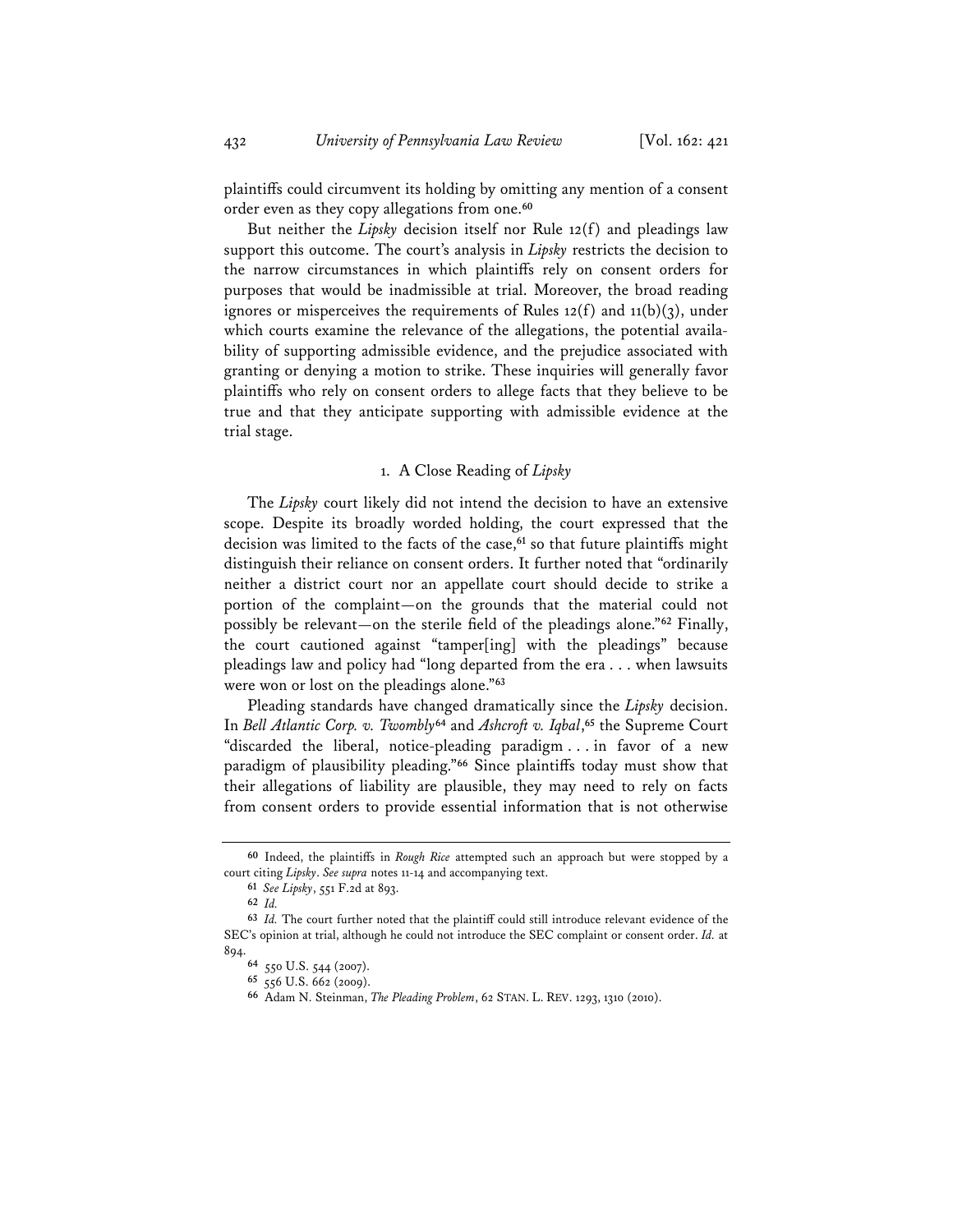2014] *Read My* Lipsky 433

available at the pleading stage. As a result, the equities associated with motions to strike may have shifted in plaintiffs' favor.**<sup>67</sup>** The shift in equities is even greater in securities fraud class actions, where plaintiffs frequently rely on SEC complaints, because the Private Securities Litigation Reform Act (PSLRA) imposed heightened pleading requirements years after the *Lipsky* decision.**<sup>68</sup>**

A broad application of *Lipsky* would also improperly require courts to strike allegations that are potentially backed by admissible evidence. The *Lipsky* court observed that a Rule 12(f) motion on immateriality grounds should be rejected unless *no* evidence in support of the allegations would be admissible.**69** It further warned of the dangers involved in resolving evidentiary or relevance questions during the pleadings stage and in "tamper[ing] with the pleadings" in general.**<sup>70</sup>** Furthermore, the court noted that the substance of allegations derived from the SEC complaint might be relevant to the merits of the plaintiff's action and even potentially admissible at trial.<sup>71</sup> By its own analysis, the court appeared to indicate that Rule  $12(f)$ protected such allegations through its relevance and admissibility inquiries. At a minimum, *Lipsky* is ambiguous, and subsequent courts should interpret it in light of the developments in Rule 12(f) law and other pleadings law and policy.

#### 2. Rule 12(f) and Pleadings Law and Policy

Rule 12(f) case law does not support a broad reading of *Lipsky*. As mentioned above, under Rule 12(f), a court may strike any "redundant, immaterial, impertinent, or scandalous matter."**<sup>72</sup>** Courts have generally interpreted this rule to require the moving party to show the following: (1) there is no available admissible evidence in support of the allegations; (2) the allegations are irrelevant; and (3) the moving party would be prejudiced if the allegations were permitted to stand.**<sup>73</sup>**

**<sup>67</sup>** *See id.* at 1314-16 (noting that *Twombly* and *Iqbal* heightened pleading standards by disregarding conclusory allegations and examining whether the remaining allegations plausibly suggested entitlement to relief).

**<sup>68</sup>** *See* Richard Casey & Jared Fields, *Piggybacking Through the Pleading Standards: Reliance on Third-Party Investigative Materials to Satisfy Particularity Requirements in Securities Class Actions*, SEC. LITIG. REP., June 2010, at 11, 13 ("Some members of the plaintiffs' bar complain that it is now more difficult to plead a securities fraud case than it is to prove one at trial.").

**<sup>69</sup>** *See* Lipsky v. Commonwealth United Corp., 551 F.2d 887, 893 (2d Cir. 1976).

**<sup>70</sup>** *Id.* According to the court, "Evidentiary questions . . . should especially be avoided at [the pleadings] stage." *Id.* 

**<sup>71</sup>** *Id.* at 894.

**<sup>72</sup>** FED. R. CIV. P. 12(f).

**<sup>73</sup>** *See supra* note 18 and accompanying text.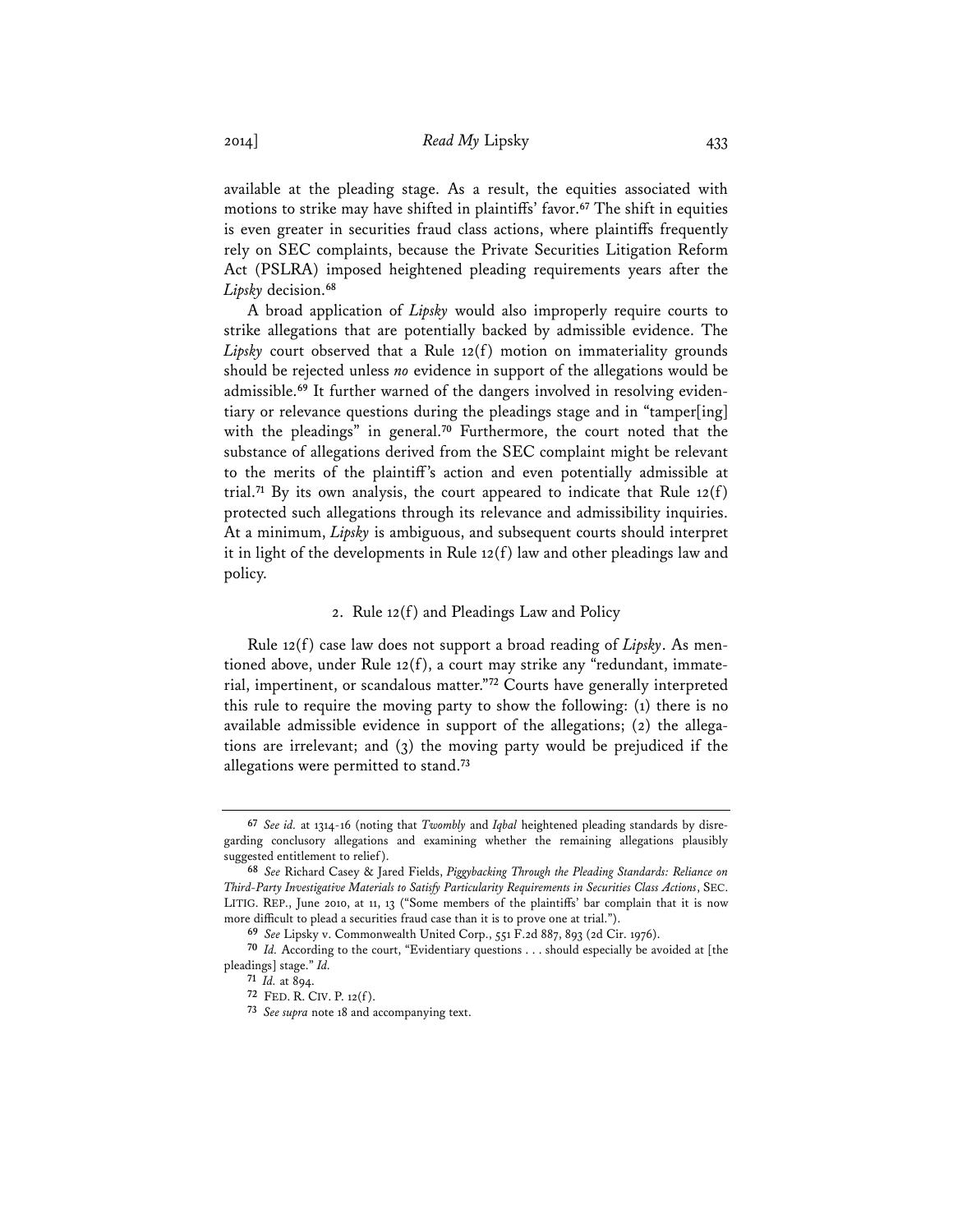The broad reading of *Lipsky* is inconsistent with the first admissibility inquiry because it would improperly require courts to strike factual allegations that would likely have evidentiary support at the trial stage. At the pleadings stage, plaintiffs have to meet only this low evidentiary burden.**<sup>74</sup>** Appropriately, courts have now recognized that the broad reading of *Lipsky* conflates the admissibility of the consent order itself and the admissibility of evidence supporting the allegations derived from the consent order.**<sup>75</sup>** While the consent order itself may be inadmissible at trial to prove the validity of a disputed claim or fact,**<sup>76</sup>** plaintiffs at the pleadings stage are not required to prove the validity of the facts they allege.**<sup>77</sup>** Rather, they only need to allege that they believe the facts are true and that they will likely be able to locate admissible evidence to support the allegations at the trial stage—an outcome that is probable when plaintiffs rely on a consent order dealing with the same defendants and issues.**<sup>78</sup>**

**<sup>74</sup>** *See* FED. R. CIV. P. 11(b)(3) (requiring that "factual contentions [in pleadings] have evidentiary support or, if specifically so identified, will likely have evidentiary support after a reasonable opportunity for further investigation or discovery"); *see also* Bell Atl. Corp. v. Twombly, 550 U.S. 544, 556 (2007) (explaining that the plausibility pleading standard "simply calls for enough fact[s] to raise a reasonable expectation that discovery will reveal evidence of illegal [conduct]").

**<sup>75</sup>** *See, e.g.*, Marvin H. Maurras Revocable Trust v. Bronfman, Nos. 12-3395, 12-6019, 2013 WL 5348357, at \*17 (N.D. Ill. Sept. 24, 2013) (rejecting a motion to strike allegation that "could be proved by evidence other than the inadmissible Minnesota Attorney General complaint and consent decree"); *In re* Fannie Mae 2008 Sec. Litig., 891 F. Supp. 2d 458, 471 (S.D.N.Y. 2012) ("[W]hile the SEC complaint and the [Non-Prosecution Agreement] are not admissible, there is evidence in support of the factual allegations contained within these documents that would be admissible."); *cf.* 29 AM. JUR. 2D *Evidence* § 530 (2008) ("Although Federal Rule of Evidence 410 precludes the admission of a nolo contendere plea, the underlying facts are not insulated from admissibility . . . .").

**<sup>76</sup>** *See, e.g.*, FED. R. EVID. 408(a)(1) (excluding evidence against either party of a compromise offer or negotiation that is offered to prove or disprove the validity of a disputed claim); FED. R. EVID.  $410(a)(2)$  (excluding evidence of a nolo contendere plea against a defendant who made the plea or participated in plea discussions).

**<sup>77</sup>** *But see* Dent v. U.S. Tennis Ass'n, No. 08-1533, 2008 WL 2483288, at \*2 (E.D.N.Y. June 17, 2008) (striking allegations based on a consent order because the plaintiff relied on the order to allege "the truth of the matters that led to the settlement agreement"). The *Dent* court's analysis exemplifies the confusion among the lower courts regarding whether plaintiffs relying on consent orders are necessarily alleging the truth of a fact. *See supra* note 52.

**<sup>78</sup>** *See* Berke v. Presstek, Inc., 188 F.R.D. 179, 181 (D.N.H. 1998) ("[T]he question properly posed is whether references in the complaint to the SEC's consent decrees have any bearing on issues in this suit—not whether the allegations and exhibits attached to the complaint are, or might be, competent evidence if offered at trial."); *see also* SEC v. Lee, 720 F. Supp. 2d 305, 341 (S.D.N.Y. 2010) ("[R]eliance on the SEC and CFTC allegations does not demonstrate that [the complaint] lacks evidentiary support, but rather provides it with the necessary evidentiary support."). It is also tempting to criticize the *Lipsky* court for raising evidentiary questions at all during the pleadings stage. But this criticism is more accurately directed toward Rule  $12(f)$  law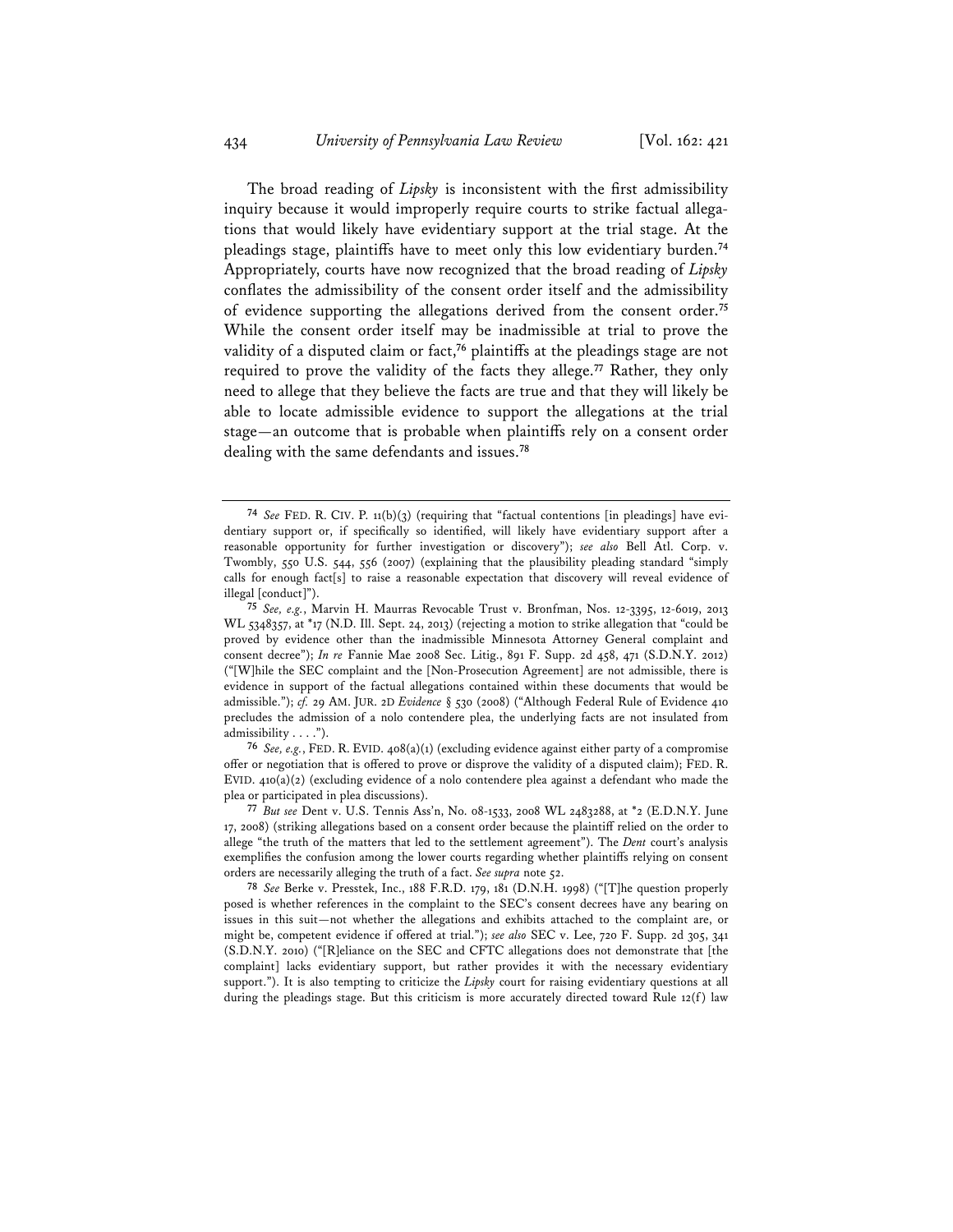# 2014] *Read My* Lipsky 435

In addition to Rule 12(f) case law, pleadings policy weighs in favor of a narrow reading of *Lipsky*. Under a broad reading, courts would be obligated to strike all allegations derived from a consent order, but they would not be required to strike those same allegations had they been derived from a newspaper or other "unadjudicated" source.**<sup>79</sup>** In contrast, a narrow reading of *Lipsky* would avoid such arbitrary dispositions of Rule 12(f) motions.

As to Rule 12(f)'s prejudice inquiry, it is difficult to see how defendants will invariably be prejudiced if plaintiffs rely on the substance of a consent decree; defendants have already presumably faced a government investigation involving similar facts and issues.**<sup>80</sup>** Although defendants may find a broad *Lipsky* rule helpful for winning motions to dismiss,**<sup>81</sup>** the *Lipsky* court certainly did not purport to shift the balance of power between plaintiffs and defendants at the pleadings stage.**<sup>82</sup>**

Finally, a narrow interpretation will help give Rule 11(b)(3) effect by enabling plaintiffs to identify consent orders as a source of information that leads them to believe their allegations will likely be supported by admissible evidence. Plaintiffs would be unable to comply with that provision if *Lipsky* were read to prevent all references to consent orders.

For these reasons, a narrow application of *Lipsky* is the best interpretation of the decision, Rules 12(f) and 11(b)(3), and pleadings policy generally. What is left of *Lipsky* if courts adopt a narrow reading of it? As mentioned

**80** *See In re Fannie Mae*, 891 F. Supp. 2d at 472 (finding that allegations derived from an SEC complaint did not prejudice the defendants because they faced the same allegations in the SEC enforcement action).

**81** *See* Eisenberg, *supra* note 16, at 1373-74 (discussing cases where the courts have held that settlements with regulators "cannot be used to support plaintiff's allegations in civil litigation").

**82** *See Lipsky*, 551 F.2d at 893 ("[C]ourts should not tamper with the pleadings unless there is a strong reason for so doing.").

generally, which asks courts to consider the availability of admissible evidence in support of the allegations.

**<sup>79</sup>** *See In re* Bear Stearns Mortg. Pass-Through Certificates Litig., 851 F. Supp. 2d 746, 768 n.24 (S.D.N.Y. 2012) ("It makes little sense to say that information[,] ... which the [plaintiff] could unquestionably rely on if it were mentioned in a news clipping or public testimony[,] is immaterial simply because it is conveyed in an unadjudicated complaint."); *see also* Brief of Amicus Curiae National Ass'n of Shareholders & Consumer Attorneys in Support of Neither Party at 15-17, U.S. SEC v. Citigroup Global Mkts. Inc., 673 F.3d 158 (2d Cir. 2012) (No. 11-5227) [hereinafter Brief of Amicus Curiae National Ass'n of Shareholders & Consumer Attorneys] (describing other unadjudicated sources that courts have held may be cited in pleadings). A broad reading might even preclude plaintiffs from relying on relevant findings from a consent order involving different parties, although courts have rejected this theory so far. *See, e.g.*, Hyland v. Homeservices of Am., Inc., 2007-2 Trade Cas. (CCH) ¶ 75,794, at 108,430 (W.D. Ky. June 28, 2007) (refusing to extend *Lipsky* to strike references to a state regulatory consent decree where no defendants in the private lawsuit were parties to the consent decree); Brief of Amicus Curiae National Ass'n of Shareholders & Consumer Attorneys, *supra*, at 27 ("[A]t a minimum, *Lipsky* should not be read to bar the citation of complaints or consent decrees in allegations against different defendants.").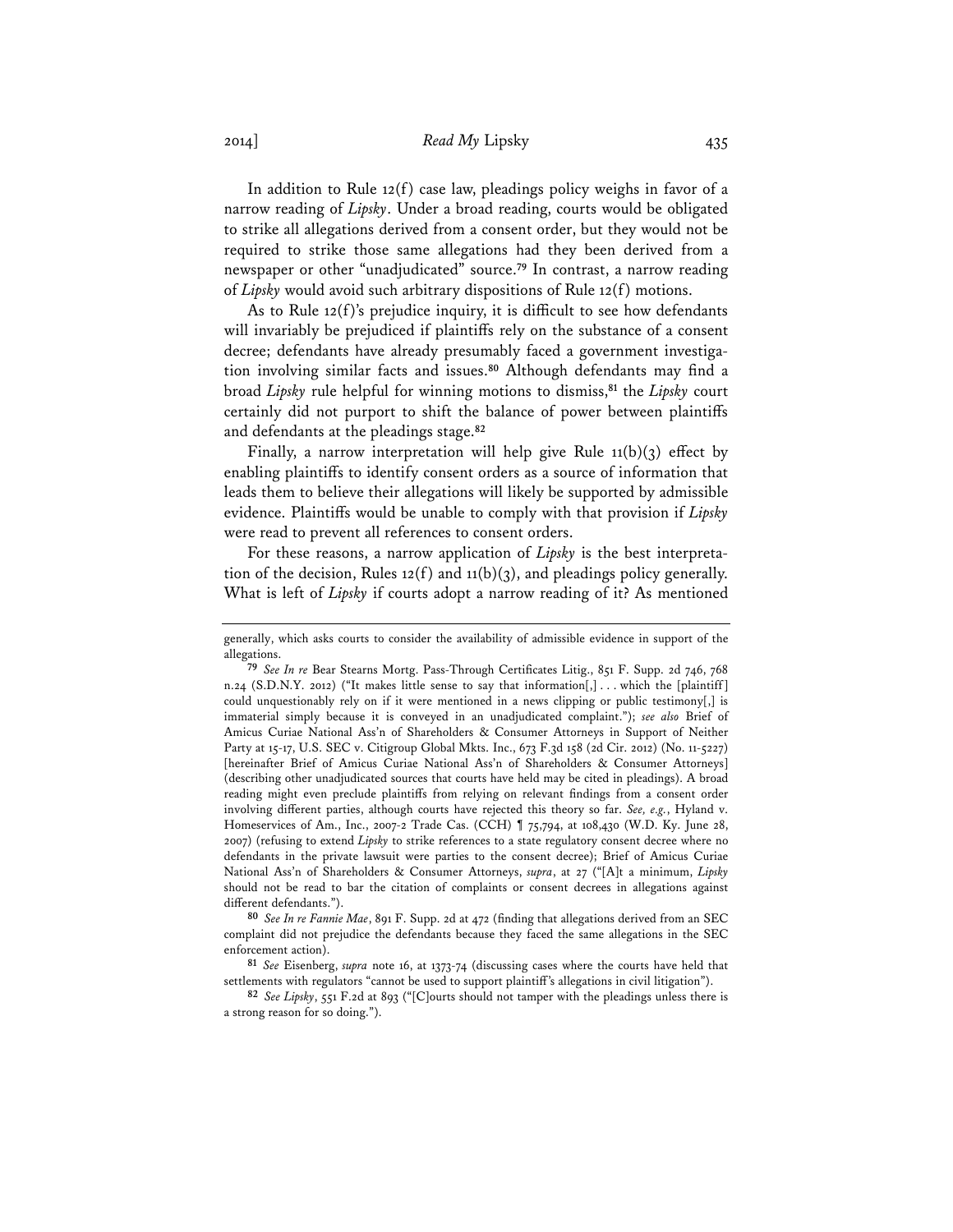above, the narrow reading permits plaintiffs to rely on a consent order for substantive allegations to establish a claim of liability and to identify the consent order as the source of their information. But under *Lipsky*, courts may strike as immaterial any allegations based on consent orders for purposes that would be inadmissible at trial. These inadmissible purposes might include asserting that the defendant was more likely to have committed illegal conduct because he entered into a consent order. As *Lipsky* directed, courts must "prun[e] [complaints] with care"**83** because the distinction between proper and improper references to consent orders can be subtle.

At first blush, this result may seem unsatisfactory because it permits plaintiffs to rely extensively on consent orders, despite the rather broad language of *Lipsky*'s holding. However, the narrow reading will not necessarily open the floodgates to "copy-and-paste" pleadings. Some causes of action with heightened pleading standards may not be pleaded solely through allegations derived from consent orders.**<sup>84</sup>** And Rule 11(b)(3) still governs attorneys who seek to rely on consent orders in their pleadings.

#### II. RELIANCE ON CONSENT ORDERS AND RULE  $11(b)(3)$

The analysis above argues that Rule 12(f) and *Lipsky* do not prohibit plaintiffs from relying on consent orders to allege facts in a complaint. What if, however, an attorney relies *only* on a consent order to allege a claim? To answer that question, courts have looked to Rule  $11(b)(3)$ . Under Rule 11(b)(3), an attorney filing a pleading "certifies that to the best of [his] knowledge, information, and belief, formed after an inquiry reasonable under the circumstances[,] . . . the factual contentions have evidentiary support or, if specifically so identified, will likely have evidentiary support after a reasonable opportunity for further investigation or discovery."**<sup>85</sup>** As Section II.A explains, several courts have held that plaintiffs cannot meet their Rule  $11(b)(3)$  burden by relying on a consent order alone. But these cases do not stand for the proposition that Rule  $11(b)(3)$  bars any reliance on a consent order at the pleadings stage. As Section II.B shows, Rule  $11(b)(3)$ 

**<sup>83</sup>** *Id.*at 894.

**<sup>84</sup>** For example, to satisfy the heightened pleading requirements of Rule 9(b) of the Federal Rules of Civil Procedure, plaintiffs may not plead the circumstances constituting fraud based on information and belief unless certain conditions are met. *See* Pirelli Armstrong Tire Corp. Retiree Med. Benefits Trust v. Walgreen Co., 631 F.3d 436, 442-43 (7th Cir. 2011) (recognizing that plaintiffs can only plead fraud based on information and belief if the facts are inaccessible to the plaintiff and the plaintiff has grounds for suspicion).

**<sup>85</sup>** FED. R. CIV. P. 11(b)(3).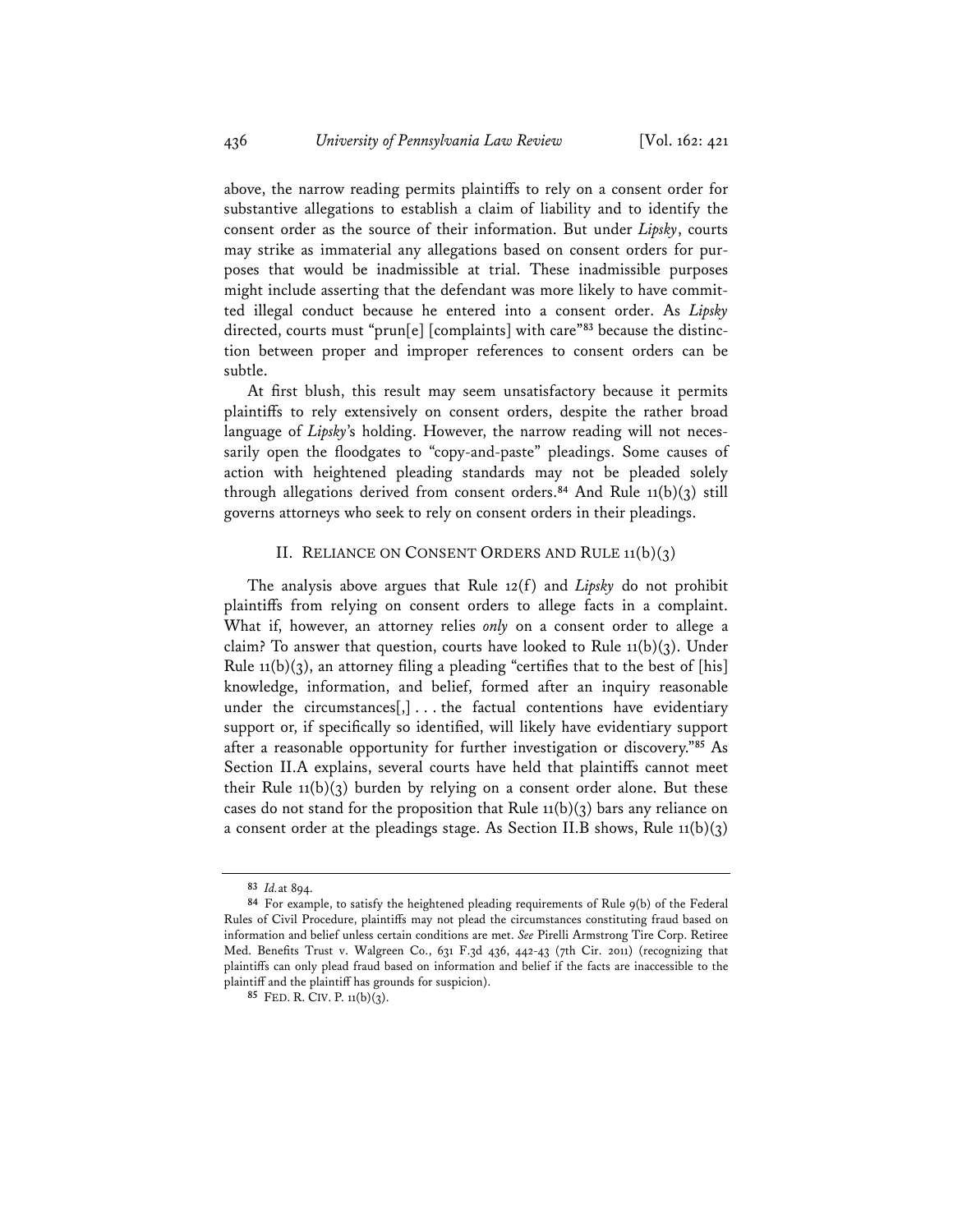permits some reliance on a consent order in a prefiling investigation, subject to certain factors that courts use to police that reliance.

#### A. *The Duty of Independent Investigation*

 Rule 11(b) imposes an affirmative duty on the attorney signing the pleading to determine that it is factually and legally warranted.**<sup>86</sup>** The duty is nondelegable; a signing attorney must personally apply his own judgment,**<sup>87</sup>** although the attorney may rely on the veracity of information acquired from others, such as witnesses or even other attorneys.**<sup>88</sup>** But absent compelling circumstances, attorneys must conduct a reasonable, personal inquiry into the merits of a case and may not rely solely on the representations of other attorneys to plead a cause of action.**<sup>89</sup>** Broadly stated, the attorney's duty of independent investigation is to "stop and think" before filing.**<sup>90</sup>**

**<sup>86</sup>** FED. R. CIV. P. 11(b)(2)–(3); *see also* Pavelic & LeFlore v. Marvel Entm't Grp., 493 U.S. 120, 125 (1989) (explaining that, by signing a filing with the court, an attorney represents that the filing is "factually and legally responsible").

**<sup>87</sup>** *See Pavelic*, 493 U.S. at 125.

**<sup>88</sup>** *See* Garr v. U.S. Healthcare, Inc., 22 F.3d 1274, 1278-79 (3d Cir. 1994) (recognizing that Rule 11's requirements do not prohibit attorneys from relying on information from others).

**<sup>89</sup>** *See id.* at 1280 (finding a clear Rule 11 violation where two attorneys "abdicated their own responsibilities and relied excessively on [another attorney]").

**<sup>90</sup>** WRIGHT & MILLER, *supra* note 20, § 1334. In the Ninth Circuit, a lawyer may be sanctioned for a Rule 11(b) violation only if his claim is both baseless and made without reasonable investigation. *See* Townsend v. Holman Consulting Corp., 929 F.2d 1358, 1362 (9th Cir. 1990). This decision permits plaintiffs to rely on allegations from consent orders if the claim ultimately has some merit, even if the plaintiffs did not attempt to investigate those allegations. The Third Circuit in *Garr* rejected the proposition that Rule 11(b) permits this "shot in the dark" pleading. *See Garr*, 22 F.3d at 1279 ("[A] signer making an inadequate inquiry into the sufficiency of the facts and law underlying a document will not be saved from a Rule 11 sanction by the stroke of luck that the document happened to be justified."). This Section does not seek to resolve the circuit split, because at issue here is whether courts should strike allegations from pleadings under Rule 11(b), not the application of sanctions. Faced with motions to strike, even district courts in the Ninth Circuit seem to agree that plaintiffs must comply with the duty of independent investigation, regardless of whether the claim appears to have some merit. *See, e.g.*, Fraker v. Bayer Corp., No. 08-1564, 2009 WL 5865687, at \*4 (E.D. Cal. Oct. 6, 2009) (striking references to a Federal Trade Commission consent decree where the complaint alleged no other facts indicating that the plaintiffs conducted an independent investigation); *In re* Connetics Corp. Sec. Litig., 542 F. Supp. 2d 996, 1005-06 (N.D. Cal. 2008) (striking references to an SEC complaint where plaintiffs did not independently investigate specific allegations drawn from the complaint). Moreover, even if the claim is baseless, courts in the Ninth Circuit must still determine whether the attorney complied with the duty of independent investigation. *See Townsend*, 929 F.2d at 1362 (holding that a filing must be baseless *and* made without reasonable investigation in order for a court to impose Rule 11(b) sanctions). Therefore, the analysis in this Section is relevant in the Ninth Circuit as well.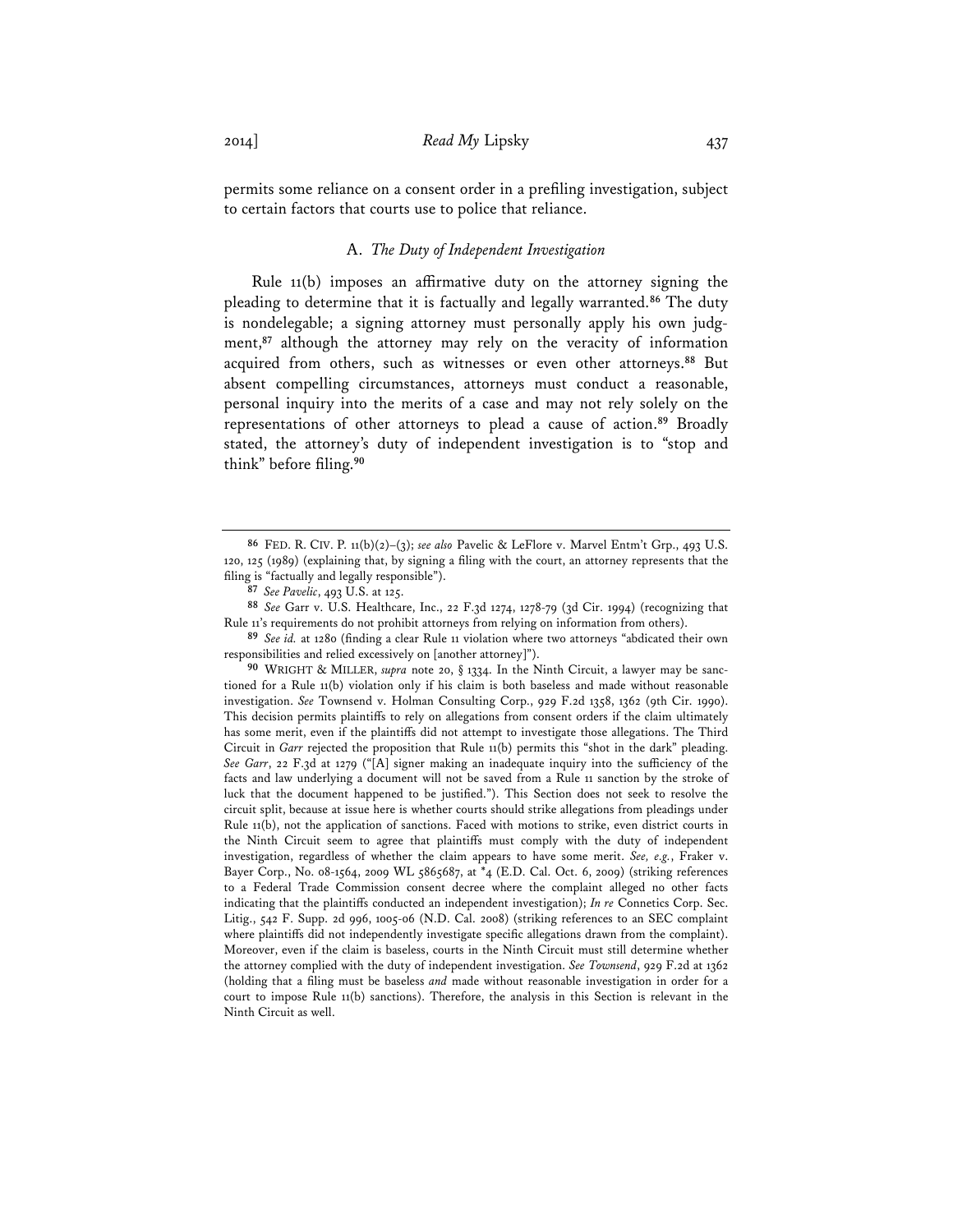Courts have argued persuasively that attorneys cannot satisfy their duty of independent investigation by blindly relying on a consent order to plead an entire claim or element of a claim.**<sup>91</sup>** In *Geinko v. Padda*, the plaintiffs attempted to cure their pleading deficiencies for a securities fraud claim by attaching third-party filings in addition to an SEC complaint.**<sup>92</sup>** The District Court for the Northern District of Illinois found that the plaintiffs did not satisfy their Rule  $11(b)(3)$  duty when they merely stated, "the SEC alleges certain additional facts."**<sup>93</sup>** Moreover, the court rejected the plaintiffs' argument that they could not have investigated the attached materials because they lacked the resources of the SEC or of class action attorneys.**<sup>94</sup>** The court's analysis is consistent with the letter and spirit of Rule  $11(b)(3)$ , which requires attorneys to conduct an independent investigation even if they duplicate another attorney's efforts.**<sup>95</sup>**

However, the duty of independent investigation does not prohibit all forms of reliance on consent orders. The cases cited above indicate that, absent compelling circumstances, a consent order cannot be the *only* source of information used by an attorney to investigate a claim.**<sup>96</sup>** Some district courts have moved cautiously before determining that a consent order was the attorney's sole source in investigating the claim. For example, district courts in the Ninth Circuit have suggested that a court should strike allegations derived from a consent order only after scouring the complaint for any independent factual support and finding none.**<sup>97</sup>** The Ninth Circuit's approach acknowledges that an attorney has complied with his duty of

**<sup>91</sup>** *See In re Connetics Corp.*, 542 F. Supp. 2d at 1005 (holding that "an attorney may [not] rely *entirely* on another complaint as the *sole* basis for his or her allegations").

**<sup>92</sup>** [2001–2002 Transfer Binder] Fed. Sec. L. Rep. (CCH) ¶ 91,711, at 98,261 (N.D. Ill. Feb. 26, 2002).

**<sup>93</sup>** *Id.* at 98,265 (internal quotation marks omitted).

**<sup>94</sup>** *See id.* at 98,265 n.10.

**<sup>95</sup>** *See Garr*, 22 F.3d at 1280 ("The advantage of duplicate personal inquiries is manifest: while one attorney might find a complaint well founded . . . , another, even after examining the materials available to the first attorney, could come to a contrary conclusion.").

**<sup>96</sup>** *See* Fraker v. Bayer Corp., No. 08-1564, 2009 WL 5865687, at \*3 (E.D. Cal. Oct. 6, 2009) ("[W]hile [the complaint] may refer to allegations set forth in a complaint in a different action, [it] may not 'rely *entirely* on another complaint.'" (citing *In re Connetics Corp.*, 542 F. Supp. 2d at 1005)); *see also In re Connetics Corp.*, 542 F. Supp. 2d at 1005 ("[T]he SEC complaint appears to be *the only basis* for the allegations against defendants . . . .").

**<sup>97</sup>** *See, e.g.*, *Fraker*, 2009 WL 5865687, at \*5 (analyzing the complaint and concluding, after "stripping" the derived allegations from the complaint, that there was "no independently acquired evidence that would tend to support" the plaintiff's legal contentions); *In re Connetics Corp.*, 542 F. Supp. 2d at 1005 ("Although plaintiffs contend that the SEC complaint is one of many bases for plaintiffs' complaint, they do not contend that they . . . had any additional bases for the specific allegations pertaining to [the defendants].").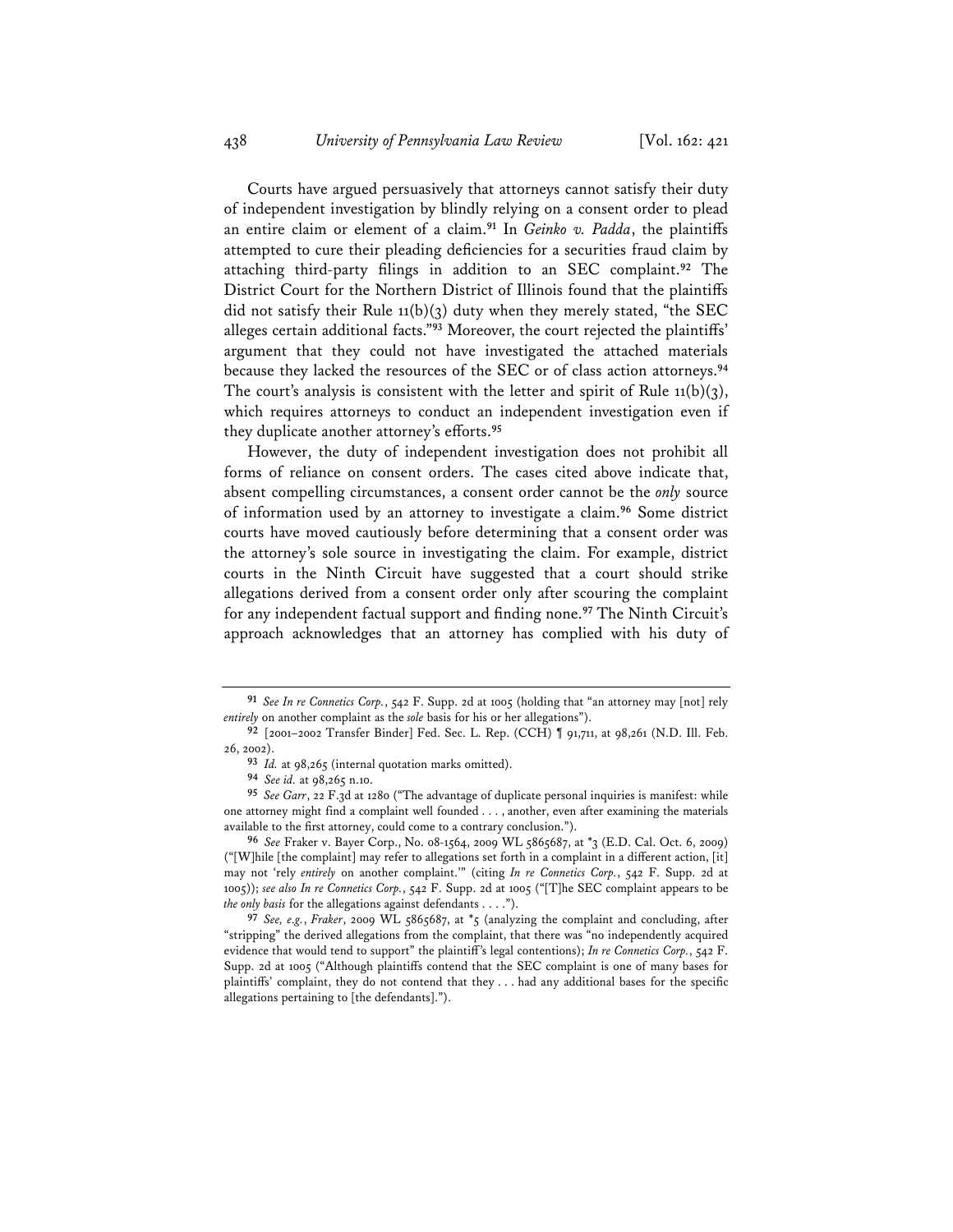independent investigation when he has verified the substance of an allegation derived from a consent order.**<sup>98</sup>**

Thus, courts have addressed the outer limits of the duty of independent investigation. An attorney does not satisfy the duty when he fails to personally investigate *any* of the allegations derived from a consent order. In contrast, an attorney satisfies this duty when he locates independent support for *every* such allegation. Between these two poles, the analysis is less clear. What if an attorney attempts to verify the substance of allegations from a consent order but is unable to locate any relevant information? What if the attorney needs to rely on a consent order to provide context but not to establish an entire element or claim?

Rule  $11(b)(3)$  permits courts to evaluate these questions on a case-by-case basis. Following the Rule, an attorney need not locate support for every allegation; he may plead on information and belief so long as the allegations "will likely have evidentiary support after a reasonable opportunity for further investigation or discovery."**<sup>99</sup>** Although the attorney generally must attempt some independent investigation, the attorney needs to conduct only an inquiry that is reasonable under the circumstances.**<sup>100</sup>** Moreover, the duty of independent investigation does not require the attorney to individually confirm each allegation.**<sup>101</sup>** Rather, the attorney must "stop and think" before filing the complaint, which may entail seeking other factual support, considering the credibility of second-hand information, and evaluating competing interpretations.**<sup>102</sup>** This analysis suggests that courts have broad

**<sup>98</sup>** *See* De La Fuente v. DCI Telecomms., Inc., 259 F. Supp. 2d 250, 260 (S.D.N.Y. 2003) (holding that the plaintiff properly utilized information from SEC complaints when his counsel certified that "every allegation in the complaint was verified . . . through independent investigation").

**<sup>99</sup>** FED. R. CIV. P. 11(b)(3); *cf.* Kiobel v. Millson, 592 F.3d 78, 81 (2d Cir. 2010) ("A statement of fact can give rise to the imposition of sanctions only when the 'particular allegation is utterly lacking in support.'" (citing Storey v. Cello Holdings, L.L.C., 347 F.3d 370, 388 (2d Cir. 2003))).

**<sup>100</sup>** *See Garr*, 22 F.3d at 1278-79 (clarifying that "the standard under Rule 11 is fact specific" and "the court must consider all the material circumstances in evaluating the signer's conduct" (citation and internal quotation marks omitted)). Courts have considered a variety of factors that may reasonably affect the scope of an attorney's investigation, including the complexity of the issues involved and the difficulty of obtaining information within the control of an adverse party. *See generally* 1 RONALD E. MALLEN ET AL., LEGAL MALPRACTICE § 11:7 (2013 ed.) (citing cases where courts have considered "the extent of research and investigation that was practical" and "the complexity of the factual and legal issues").

**<sup>101</sup>** *See Garr*, 22 F.3d at 1280 (suggesting that reliance on information gathered by other persons is acceptable so long as the attorney does not evade his obligation to personally inquire into the allegations); *In re* BankAtlantic Bancorp, Inc. Sec. Litig., 851 F. Supp. 2d 1299, 1311 (S.D. Fla. 2011) (permitting reliance on "detailed notes and memoranda" prepared by investigators).

**<sup>102</sup>** *See* WRIGHT & MILLER, *supra* note 20, at § 1334 (discussing how the 1993 amendment to Rule 11(b) did not alter attorneys' obligation to "stop and think" before submitting a filing).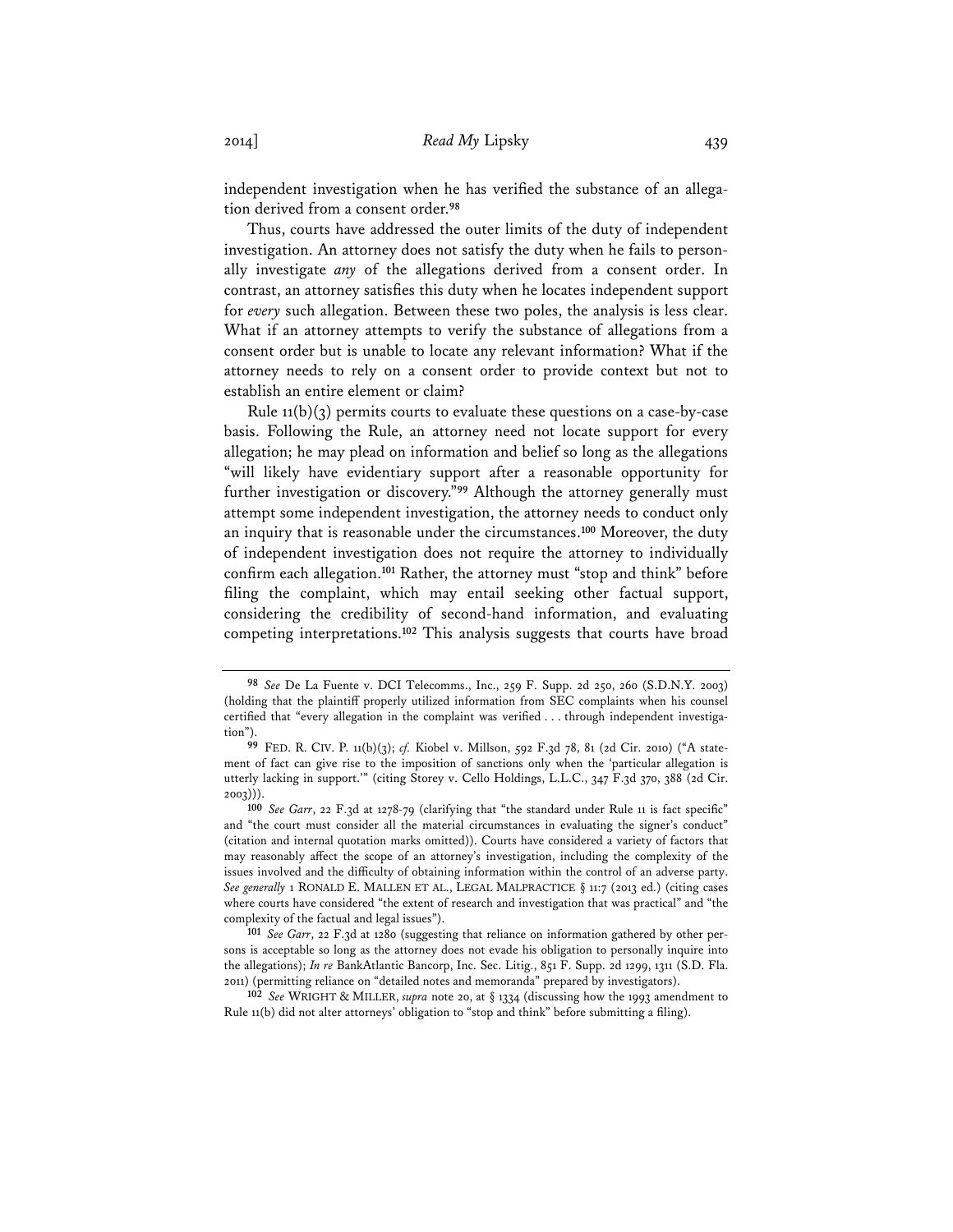discretion to permit reliance on consent orders in pleadings depending on the circumstances of a case. Fortunately, courts have identified several factors that help to police reliance on consent orders.

#### B. *Policing Factors to Ensure Adequate Investigation*

Courts have applied at least three procedural requirements to give effect to Rule  $11(b)(3)$  when plaintiffs rely on consent orders. First, some courts require plaintiffs to identify allegations derived from consent orders. Although this notice requirement could be cumbersome in practice, courts have permitted plaintiffs to provide more general notice in complex and lengthy pleadings. Second, some courts evaluate the reliability of information derived from consent orders. According to these courts, Rule  $11(b)(3)$  should not bar plaintiffs from using the often probative information found in consent orders. Third, some courts require that plaintiffs attempt in good faith to verify information derived from consent orders. This requirement advances Rule 11's policy objectives of improving the quality of pleadings and the thoroughness of prefiling investigations. Together, these three factors provide a starting point—though not an exhaustive test—for courts to ensure that plaintiffs have complied with the duty of independent investigation.

# 1. Notice

Courts may require notice that the plaintiff has relied on a consent order. In *In re Spiegel, Inc. Securities Litigation*, the District Court for the Northern District of Illinois permitted the plaintiffs to allege facts derived from an independent examiner's report prepared pursuant to an SEC settlement.**<sup>103</sup>** Since the report was quite extensive, the court ordered the plaintiffs to amend their complaint to identify allegations derived from the examiner's report.**<sup>104</sup>** The court agreed with the defendants that such amendments were necessary to enable the court to exercise its "gatekeeping role" in evaluating whether the plaintiffs had a reasonable basis for allegations made on information and belief.**105** Although *Spiegel* involved the requirements under the PSLRA, its reasoning also applies to Rule  $11(b)(3)$  inquiries, since Rule 11(b)(3) requires plaintiffs to "specifically" identify which

**<sup>103</sup>** 382 F. Supp. 2d 989, 1013-14 (N.D. Ill. 2004).

**<sup>104</sup>** *Id.*

**<sup>105</sup>** *Id.* (internal quotation marks omitted). *Spiegel* involved securities fraud claims governed by the PSLRA, which requires plaintiffs to state with particularity all facts on which an allegation made on information and belief is based. *See* 15 U.S.C. § 78u-4(b)(1) (2006).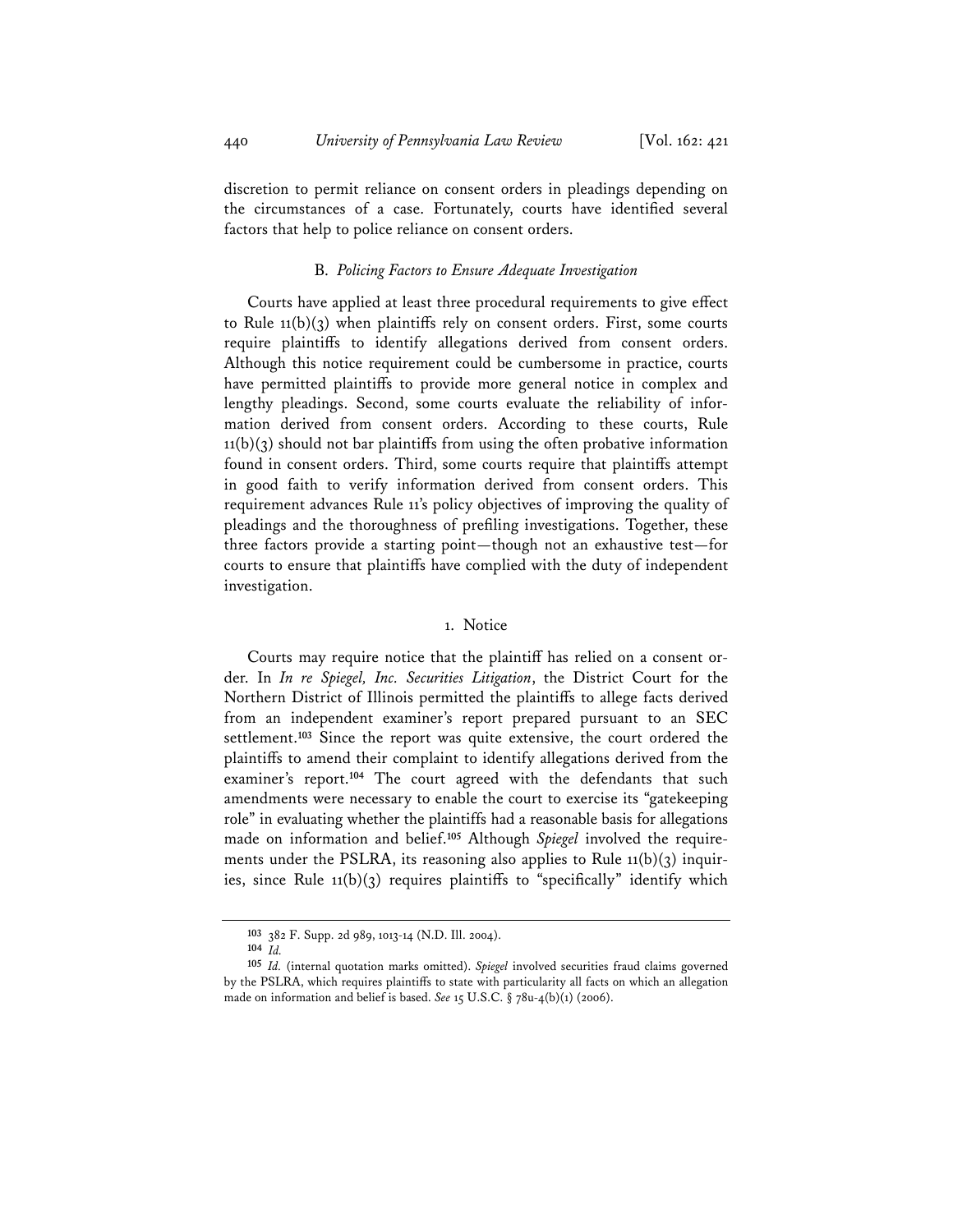2014] *Read My* Lipsky 441

allegations will likely have evidentiary support after a reasonable opportunity for further investigation or discovery. For example, the court in *Geinko v. Padda* held that the plaintiffs violated Rule 11(b)(3) because they failed to specifically identify which alleged facts resulted from their own investigation and which they "merely [asserted] that someone else ha[d] alleged."**<sup>106</sup>**

A notice requirement introduces practical challenges for plaintiffs and courts. For instance, should plaintiffs be required to identify every allegation for which they relied on a consent order, even to a trivial extent? As with other Rule 11(b) inquiries,**<sup>107</sup>** courts have adopted a flexible approach that varies with the circumstances. The *Spiegel* court required the plaintiffs to identify each and every allegation that was based on the independent examiner's report because the PSLRA required that level of detail.**<sup>108</sup>** But even for claims without a statutory particularity requirement, Rule  $11(b)(3)$ might require greater specificity in cases involving exceedingly long or complex complaints.**109** In contrast, courts have generally permitted plaintiffs to identify whether they relied on a consent order as part of a mix of sources where it would be impractical to identify every instance of reliance.**<sup>110</sup>** Although these cases may provide insufficient guidance, plaintiffs can err on the side of caution by providing as much specificity as possible under the circumstances.

Moreover, Rule 12(f) and *Lipsky* would not require courts to strike allegations that refer to consent orders as sources of information if Rule 12(f) and *Lipsky* are read narrowly as part of a comprehensive pleadings scheme. Under Rule  $11(b)(3)$ , courts may require plaintiffs to identify the sources of allegations made on information and belief. By identifying consent orders as a source of information, plaintiffs indicate they believe that the allegations are true and that admissible evidence will likely be available through discovery. This outcome is appropriate under Rule 12(f) and *Lipsky*.

#### 2. Reliability

Courts also evaluate the reliability of information derived from a consent order. This information, some commentators assert, is inherently suspicious. Richard Casey and Jared Fields—both practicing defense

**<sup>106</sup>** [2001–2002 Transfer Binder] Fed. Sec. L. Rep. (CCH) ¶ 91,711, at 98,265 (N.D. Ill. Feb. 26, 2002).

**<sup>107</sup>** *See supra* notes 96-102 and accompanying text.

**<sup>108</sup>** *See In re Spiegel*, 382 F. Supp. 2d at 1013-14.

**<sup>109</sup>** For example, the complaint in *Spiegel* included 216 pages and 477 paragraphs. *Id.* at 1014.

**<sup>110</sup>** *See, e.g.*, *In re* Livent, Inc. Sec. Litig., 78 F. Supp. 2d 194, 216 (S.D.N.Y. 1999) (holding that the plaintiff provided sufficient notice by identifying an SEC complaint as one source among others in the complaint).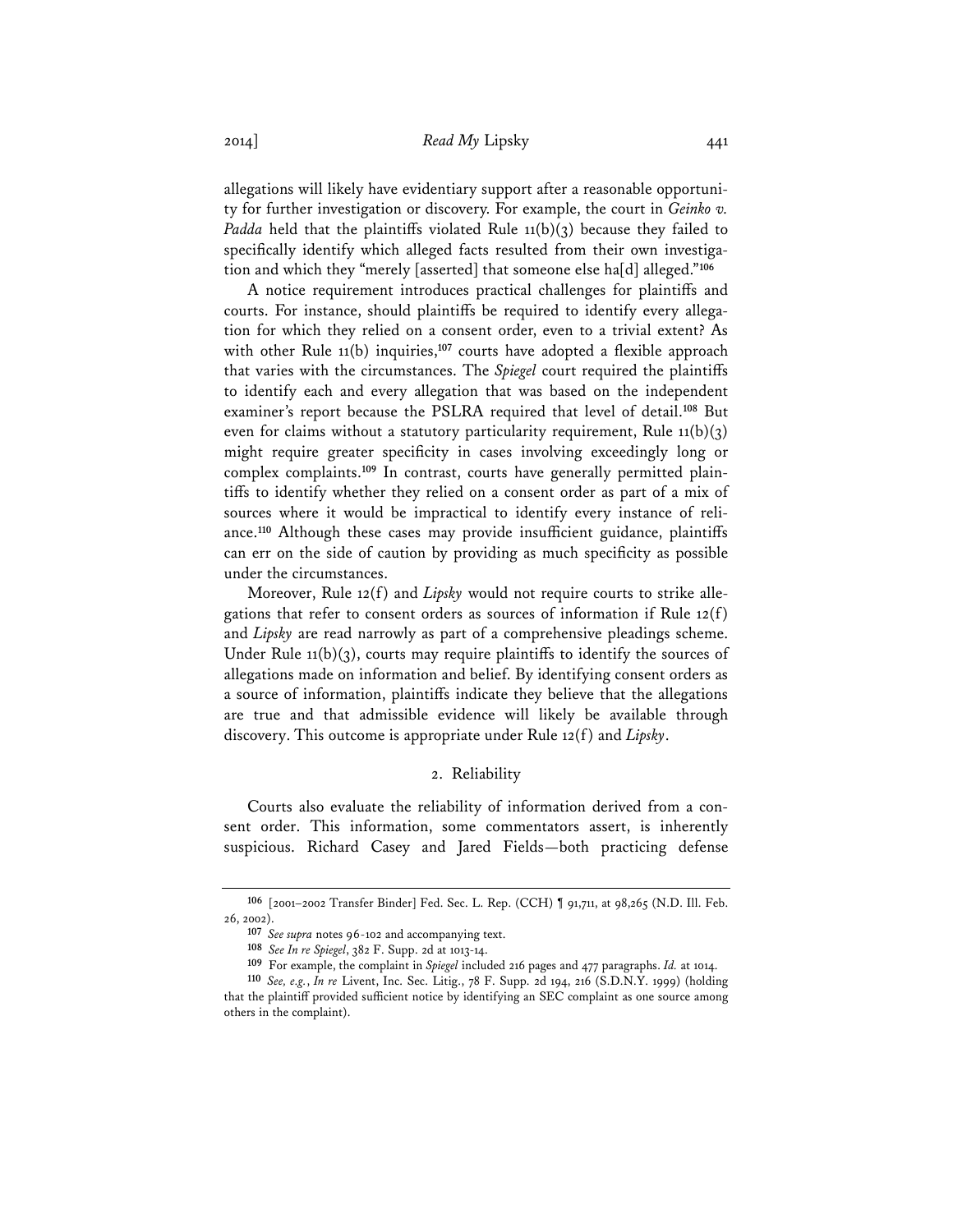lawyers—note that an examiner's report, such as the one at issue in *Spiegel*, may be a "fishing expedition"**<sup>111</sup>** designed to "conjure claims on behalf of the bankruptcy estate."**<sup>112</sup>** The authors also observe that administrative agencies are not neutral parties in the context of an enforcement action, although they do not doubt agencies' good faith.**<sup>113</sup>** Other commentators, often members of the defense bar, have attacked the SEC for deploying broadly worded settlement documents with relaxed evidentiary standards, often with the goal of creating new legal precedent.**<sup>114</sup>** Some courts even have raised concerns that allegations in consent orders are less reliable because they are unadjudicated.**<sup>115</sup>** Given these concerns, should plaintiffs approach consent orders with skepticism when conducting their prefiling investigation?

Perhaps, but these cautionary points should not preclude reliance on consent orders under Rule  $11(b)(3)$ . Factual allegations in consent orders are not inherently unreliable or biased. Though some commentators attack the

**<sup>111</sup>** *See* Casey & Fields, *supra* note 68, at 15 (quoting *In re* Enron Corp. Sec., Derivative & "ERISA" Litig., No. MDL-1446, 2005 WL 3504860, at \*10 (S.D. Tex. Dec. 22, 2005)) (internal quotation marks omitted).

**<sup>112</sup>** *Id.*

**<sup>113</sup>** *Id.* at 15-16; *see also* Comm. on Fed. Regulation of Sec., *Report of the Task Force on SEC Settlements*, 47 BUS. LAW. 1083, 1158 (1992) ("[P]ersons may settle proceedings for reasons wholly unrelated to the merits of the case and . . . the settlement itself may therefore represent unreliable or incomplete findings on which no other consequences should depend."). The Committee on Federal Regulation of Securities includes American Bar Association (ABA) members and "significant participation by SEC staff members" in its meetings. ABA, *Federal Regulation of Securities*, **ABA** BUS. L. SEC., http://apps.americanbar.org/dch/committee.cfm?com=CL410000&edit= (last visited Nov. 22, 2013). It is not, therefore, a wholly neutral observer. The Committee's mission involves providing meetings, programs, and information to practitioners on securities laws. *Id.* The Committee also comments on SEC rule proposals and reviews the rules and procedures of the Financial Industry Regulatory Authority. *Id.* 

**<sup>114</sup>** *See* Anne C. Flannery, *Time for a Change: A Re-examination of the Settlement Policies of the Securities and Exchange Commission*, 51 WASH. & LEE L. REV. 1015, 1017 (1994) ("While a court would likely dismiss a case with weak evidence regardless of its importance, the SEC may treat evidentiary issues with greater latitude because it has a strong commitment to the principles involved in a given case."); Danné L. Johnson, *SEC Settlement: Agency Self-Interest or Public Interest*, 12 FORDHAM J. CORP. & FIN. L. 627, 652-58 (2007) (describing settlements in which the SEC "created a new legal standard"); Zachary W. Carter, *The SEC's "Settlement-Prudence": "Law" Creation Through a Coercive Settlement Process* (Dorsey & Whitney, LLP), June 30, 2004, at 9, *available at* www.lawseminars.com/materials/07SDAMNY/carter.pdf (describing SEC settlements as "one-sided imposition[s] of [the SEC's] unchallenged views on an issue, to which the defendant/target acquiesces without much of a fight"). These commentators, two of whom have served at the SEC (Flannery and Johnson), all rely to some extent on the ABA committee's findings from the 1992 *Report of the Task Force on SEC Settlements*, *supra* note 113. Flannery, *supra*, at 1017 n.3; Johnson, *supra*, at 668 n.203; Carter, *supra*, at 1 n.1.

**<sup>115</sup>** *See In re* Apollo Grp., Inc. Sec. Litig., No. 10-1735, 2011 WL 5101787, at \*10 n.5 (D. Ariz. Oct. 27, 2011) ("[B]ecause allegations from other complaints are unproven and contested, they do not amount to 'facts' sufficient to establish a strong inference of scienter.").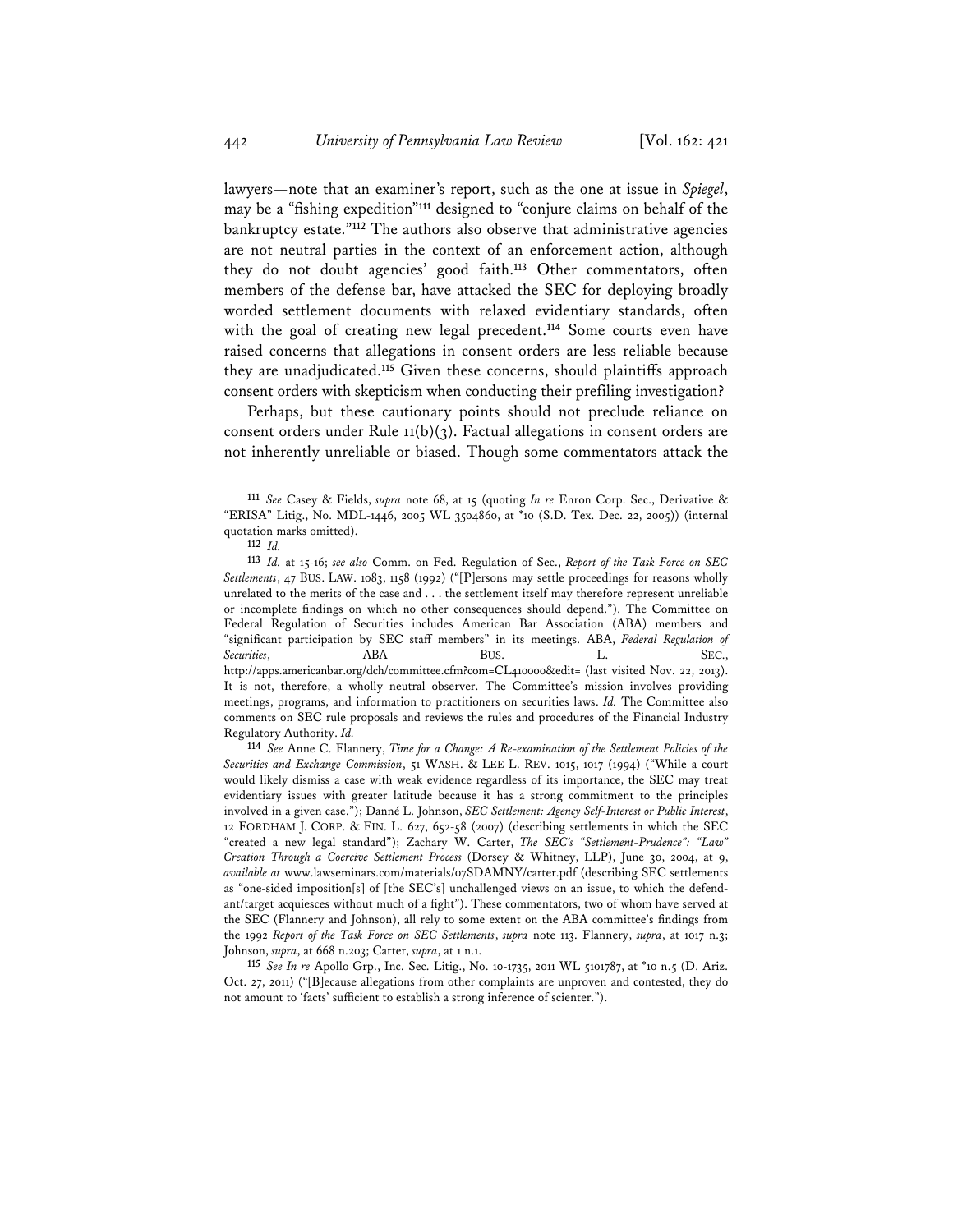SEC's broadly worded settlement language, they focus on the SEC's exposition of legal standards rather than the factual allegations that plaintiffs rely on in their pleadings.**<sup>116</sup>** Casey and Fields observe that the SEC is not a neutral party in enforcement actions, but they concede that the "SEC presumably makes allegations in its complaints after investigation and with . . . good faith."**<sup>117</sup>**

Without clear evidence to the contrary, plaintiffs should not be discouraged from relying on factual allegations made by an agency that investigated a matter within its expertise.**<sup>118</sup>** Some consent orders are "replete with detailed factual information of obvious relevance to the case at hand."**<sup>119</sup>** For example, in *Spiegel*, the Independent Examiner's Report resulted from an investigation involving more than 800,000 documents and 51 witness interviews.**<sup>120</sup>** Likewise, in *Bear Stearns*, the court permitted the plaintiffs to cite a detailed study described in a third-party complaint because it provided data revealing widespread misconduct by the same defendants.**<sup>121</sup>** According to the court, it would be nonsensical to permit the plaintiffs to rely on such information if it were contained in a news report but not if it were found in a third-party complaint.**<sup>122</sup>** Unlike some news reports and other third-party complaints, agency complaints and consent orders often undergo a thorough review process involving public officials who do not have a direct financial stake in the action's outcome.**<sup>123</sup>** Finally, although the factual findings of

**119** *In re* Bear Stearns Mortg. Pass-Through Certificates Litig., 851 F. Supp. 2d 746, 768 n.24 (S.D.N.Y. 2012); *see also In re* New Century, 588 F. Supp. 2d 1206, 1221 (C.D. Cal. 2008) (refusing to strike allegations drawn from a bankruptcy examiner's report because the report was extremely detailed).

**120** *In re* Spiegel, Inc. Sec. Litig., 382 F. Supp. 2d 989, 1013 (N.D. Ill. 2004).

**121** 851 F. Supp. 2d at 768 n.24.

**122** *Id.* The potential for arbitrary results applies equally in the Rule 12(f) and Rule 11 contexts. *See supra* note 79 and accompanying text; *see also* Brief of Amicus Curiae National Ass'n of Shareholders & Consumer Attorneys, *supra* note 79, at 10 (listing cases that permit reliance on various third-party sources).

**123** For example, the SEC employs a multi-step review process that subjects the Division of Enforcement's recommendations to approval by senior managers, directors of other SEC divisions, and ultimately by the independent Commissioners themselves. *See* OFFICE OF CHIEF

**<sup>116</sup>** At most, Flannery suggested—in a paragraph discussing the SEC's efforts to "reform the law"—that the SEC "may treat evidentiary issues with greater latitude." Flannery, *supra* note 114, at 1017.

**<sup>117</sup>** Casey & Fields, *supra* note 68, at 16.

**<sup>118</sup>** *See* De La Fuente v. DCI Telecomms., Inc., 259 F. Supp. 2d 250, 260 (S.D.N.Y. 2003) ("[I]t would have been irresponsible for plaintiff to have ignored the SEC's highly relevant allegations and findings." (internal quotation marks omitted)); *see also* Brief of Amicus Curiae National Ass'n of Shareholders & Consumer Attorneys, *supra* note 79, at 15 ("The conclusions of a government agency, reached after a detailed investigation and access to internal corporate documents, constitute exactly the sort of 'secondhand information' that a plaintiff might reasonably 'believe[] to be true' for the purposes of information-and-belief pleading . . . ." (alteration in original)).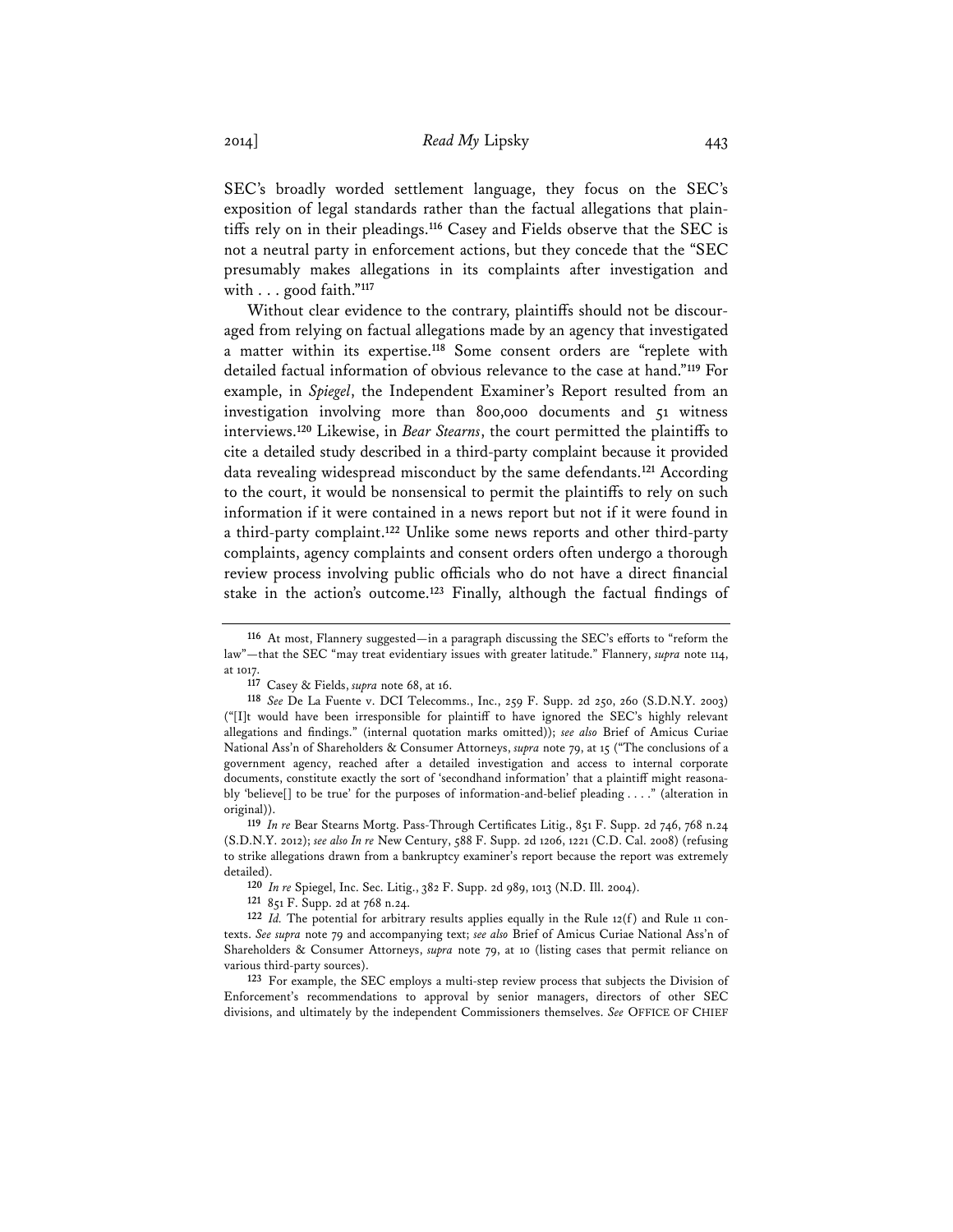consent orders may be unadjudicated, the settlement process remains adversarial to some extent, giving defendants an opportunity to influence the language of a consent order.**<sup>124</sup>** Thus, there is little reason to treat consent orders as inherently suspicious during a prefiling investigation.

Even if consent orders are not neutral expositions of facts, Rule  $11(b)(3)$ does not require plaintiffs to ignore the opinions and factual findings of government agencies. Rather, the Rule requires that attorneys evaluate whether the findings are sufficiently reliable for use in their complaints. The discussion above suggests several indicia of reliability, including the level of detail in the consent order, the susceptibility of the particular factfindings to distortion, the comprehensiveness of the government's investigation, and the nature of the agency's expertise relative to the case at hand.**<sup>125</sup>** This list is not exhaustive, and the inquiry does not demand certainty. Rule 11(b)(3) does not ask plaintiffs to certify that factual allegations are definitely true or that they have found admissible evidence in support of these allegations; rather, plaintiffs need to believe only that supporting evidence will likely be available after further discovery. When relying on consent orders, plaintiffs will usually be able to meet this standard.

### 3. Good Faith Attempt at Independent Verification

In some cases, courts may also require plaintiffs at least to attempt to verify facts from a consent order. This requirement addresses courts' well-grounded concern about "bootstrapping" complaints that merely recite unadjudicated findings from a consent order without any separate analysis by the filing attorney.**<sup>126</sup>** Like the plaintiffs' attorneys in *Garr*, who relied solely on the

COUNSEL, SEC DIVISION OF ENFORCEMENT, ENFORCEMENT MANUAL 25-27 (2013), *available at* http://www.sec.gov/divisions/enforce/enforcementmanual.pdf (setting forth the review process for Division of Enforcement recommendations); *see also* Johnson, *supra* note 114, at 633 (describing the "detail-oriented" SEC investigation process, which the author concludes "weed[s] out the meritless cases").

**<sup>124</sup>** *See* Comm. on Fed. Regulation of Sec., *supra* note 113, at 1092 ("The respondent also will seek the elimination of any inflammatory language . . . .").

**<sup>125</sup>** *See supra* notes 118-124 and accompanying text; *see also* MALLEN ET AL., *supra* note 100, § 11:7; Brief of Amicus Curiae National Ass'n of Shareholders & Consumer Attorneys, *supra* note 79, at 11-12.

**<sup>126</sup>** *See* Ledford v. Rapid-American Corp., 47 Fair Empl. Prac. Cas. (BNA) 312, 313 (S.D.N.Y. 1988) (dismissing part of a complaint for impermissibly relying on the nonadjudicative finding of the New York State Division of Human Rights that there was probable cause to believe age discrimination had occurred); *cf. In re* Platinum & Palladium Commodities Litig., 828 F. Supp. 2d 588, 593-94 (S.D.N.Y. 2011) ("To the extent the Complaint describes the manipulative trading scheme, those allegations simply recast the CFTC's findings and are derived wholesale from the CFTC Order.").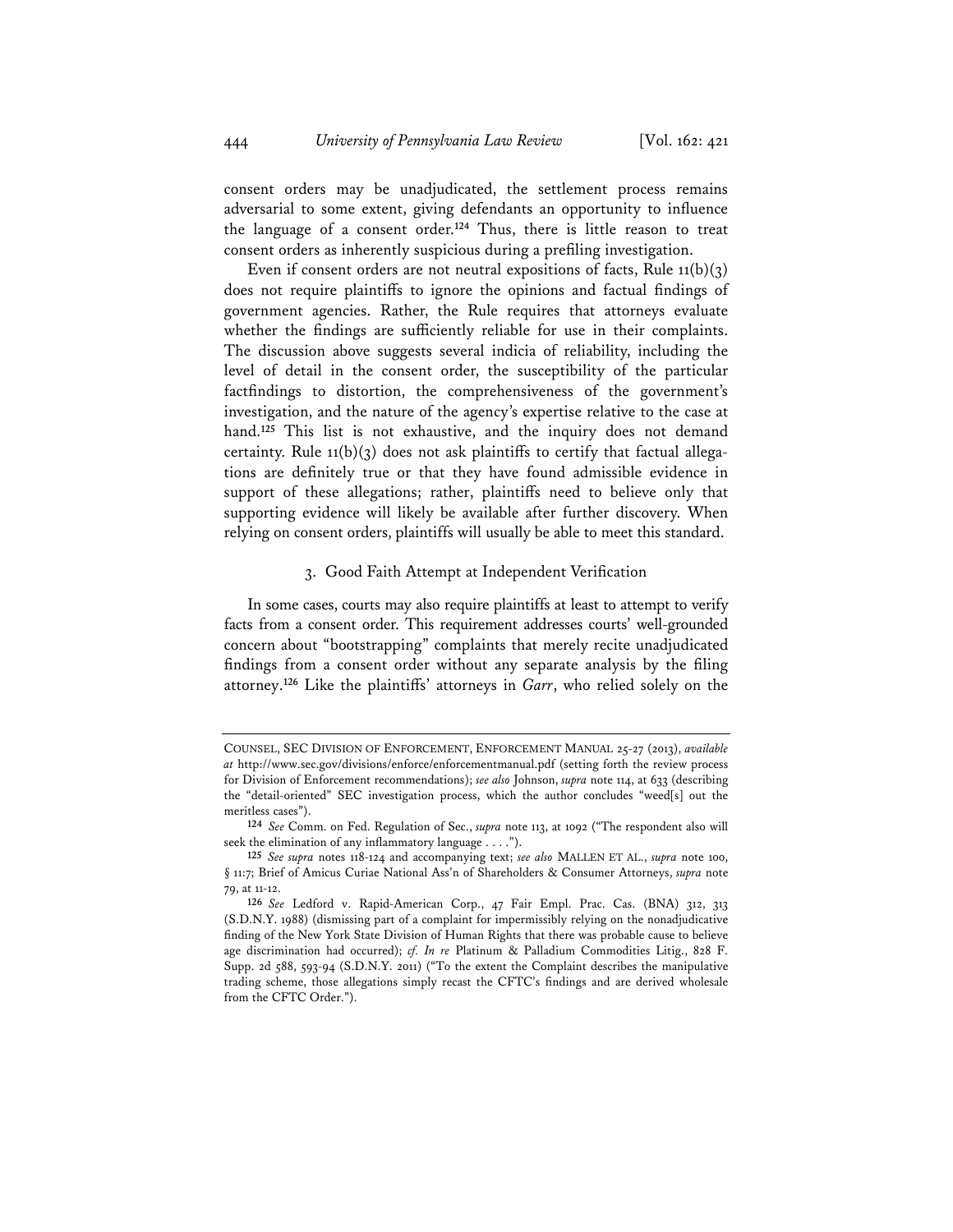representations of forwarding counsel,**<sup>127</sup>** attorneys who do no more than copy and paste allegations from a consent order have failed to attempt to conduct an independent investigation. This failure undermines Rule 11's objectives, even when the plaintiff derives allegations from a highly detailed and reliable consent order.

Bootstrapping avoids duplicative but necessary investigations that often enhance the quality of pleadings by encouraging attorneys to question legal theories and consider alternative interpretations of facts.**<sup>128</sup>** Bootstrapping also reduces attorneys' incentives to conduct any investigation whatsoever,**<sup>129</sup>** which subverts Rule 11's long-term goals of elevating professional standards and improving the thoroughness of prefiling investigations.**<sup>130</sup>** As a result, courts should actively prevent bootstrapping based on consent orders.

But not all plaintiffs who rely on consent orders are bootstrapping in a manner that skirts the duty of independent investigation. When plaintiffs use a consent order along with a broader mix of sources, they will generally satisfy Rule  $11(b)(3)$ , even if they are unable to verify every allegation.<sup>131</sup> In such cases, reliance on consent orders may enhance the quality of pleadings by providing important context and additional factual support for claims. Moreover, consent orders may contain information that would otherwise be inaccessible to plaintiffs. In these cases, "bootstrapping" may be the only way for plaintiffs to bring a meritorious claim.**<sup>132</sup>** Where plaintiffs are unable to verify the information, the reliability inquiry helps ensure that plaintiffs derive allegations from consent orders that are likely backed by admissible evidence.

**130** *See* Georgene Vairo, *Rule 11 and the Profession*, 67 FORDHAM L. REV. 589, 607 (1998) ("Imposing sanctions when a paper is well-grounded, but when the attorney failed to investigate, is an example of regulating the new professionalism standard.").

**<sup>127</sup>** *See* Garr v. U.S. Healthcare, Inc., 22 F.3d 1274, 1280 (3d Cir. 1994).

**<sup>128</sup>** *See id.* (acknowledging that there is an evident advantage to "duplicate personal inquiries").

**<sup>129</sup>** The *Geinko* court warned of a "pleading loophole" if litigants were permitted to cite thirdparty complaints. Geinko v. Padda, [2001–2002 Transfer Binder] Fed. Sec. L. Rep. (CCH) ¶ 91,711, at 98,265 n.8 (N.D. Ill. Feb. 26, 2002). Through this loophole, two plaintiffs could file separate actions and rely on each other's complaints for the substance of their allegations. *Id.* This potential abuse is less concerning in the context of relying on consent orders, assuming government agencies, unlike plaintiffs' lawyers, are generally unwilling to cooperate with other litigants in this manner.

**<sup>131</sup>** *See, e.g.*, *In re* Cylink Sec. Litig., 178 F. Supp. 2d 1077, 1080 (N.D. Cal. 2001) (permitting the plaintiffs to rely on an SEC complaint that supplemented the plaintiffs' independently investigated allegations regarding scienter).

**<sup>132</sup>** *See* Casey & Fields, *supra* note 68, at 14 ("[C]omplaints prepared by . . . third parties typically provide putative plaintiffs insider information to which they would not have otherwise had access . . . ."); *cf.* Pirelli Armstrong Tire Corp. Retiree Med. Benefits Trust v. Walgreen Co., 631 F.3d 436, 443 (7th Cir. 2011) ("[Pleading fraud based on information and belief] is permissible, so long as (1) the facts constituting the fraud are not accessible to the plaintiff and (2) the plaintiff provides the grounds for his suspicions." (internal quotation marks omitted)).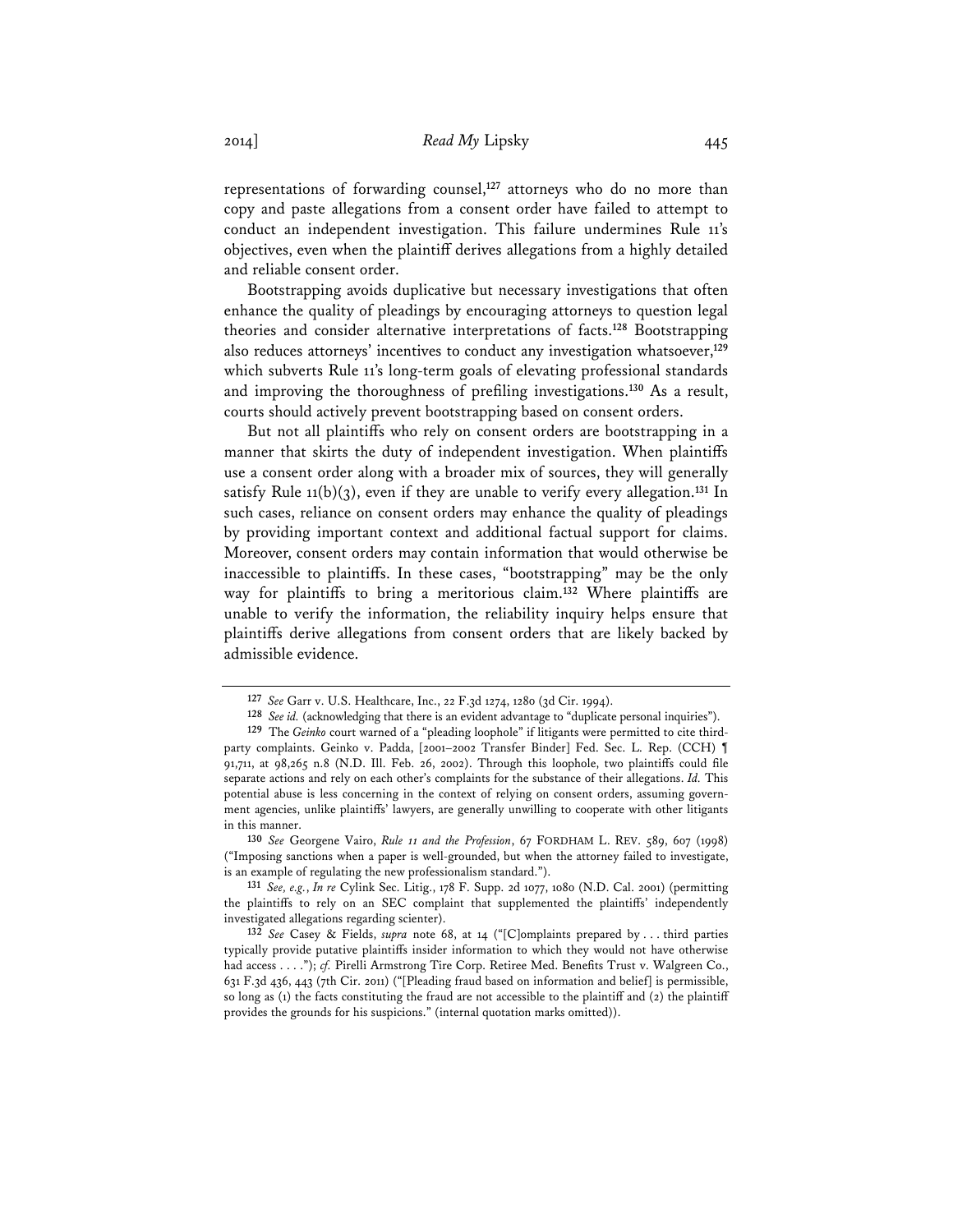Although it may be difficult to distinguish inappropriate bootstrapping from beneficial forms of reliance, courts have demonstrated that they are up to the challenge.**<sup>133</sup>** Moreover, Rule 11(b)(3) requires courts to ask whether an investigation was reasonable *under the circumstances*. **<sup>134</sup>** As discussed above, Rule  $11(b)(3)$  permits reliance on consent orders when the defendant attempted a good faith investigation and incorporated the consent order into a mix of sources.**<sup>135</sup>** Courts, however, are free to require more when the plaintiff approached the line of impermissible bootstrapping.

As this discussion makes clear, policing reliance on consent orders implicates pleading policies more generally. A flexible notice requirement could burden courts and the parties with longer pleadings.**<sup>136</sup>** The reliability and attempted verification requirements may also expand the duty of independent investigation beyond what Rule  $11(b)(3)$  requires on its face. Even the more permissive approach under Rule 12(f) and *Lipsky*, suggested in Part I, would shift some power to plaintiffs at the pleadings stage. But this analysis implicates more than pleadings policy in private actions. If civil plaintiffs were permitted to rely more broadly on consent orders, defendants might be less willing to settle government enforcement actions and investigations. Such a result might upset public policy, which favors negotiated settlements between the government and its enforcement targets.

# III. PUBLIC POLICY IMPLICATIONS

Although Rules  $12(f)$  and  $11(b)(3)$  permit broad reliance on consent orders at the pleadings stage, public policy may not prefer this result. Government agencies often seek to preserve defendants' incentives to settle enforcement actions by limiting the collateral effects of settlements. Accordingly, many agencies permit defendants to settle enforcement actions while denying or while neither admitting nor denying the allegations against them.**<sup>137</sup>** However,

**<sup>133</sup>** *See, e.g.*, Fraker v. Bayer Corp., No. 08-1564, 2009 WL 5865687, at \*4-5 (E.D. Cal. Oct. 6, 2009) (explaining that courts should evaluate the complaint as a whole to determine whether it contains support apart from what was alleged in or inferable from a consent order).

**<sup>134</sup>** *See* Garr v. U.S. Healthcare, Inc., 22 F.3d 1274, 1278-79 (3d Cir. 1994).

**<sup>135</sup>** *See supra* note 131 and accompanying text.

**<sup>136</sup>** Rule 8(a)(2) of the Federal Rules of Civil Procedure states that pleadings should include only "short and plain" statements. FED. R. CIV. P. 8(a)(2).

**<sup>137</sup>** For an example of a neither-admit-nor-deny consent order, see *supra* notes 3-6 and accompanying text. The Federal Trade Commission and Department of Justice have also permitted defendants to settle while denying wrongdoing. *See* Edward Wyatt, *Letting Companies Settle While Denying Guilt Reconsidered by F.T.C.*, N.Y. TIMES, Aug. 11, 2012, at B3 (discussing the Justice Department's settlement "with the pharmaceutical maker GlaxoSmithKline in which the company agreed to pay \$2 billion to settle civil charges . . . [but] expressly denied that it had engaged in any wrongful conduct").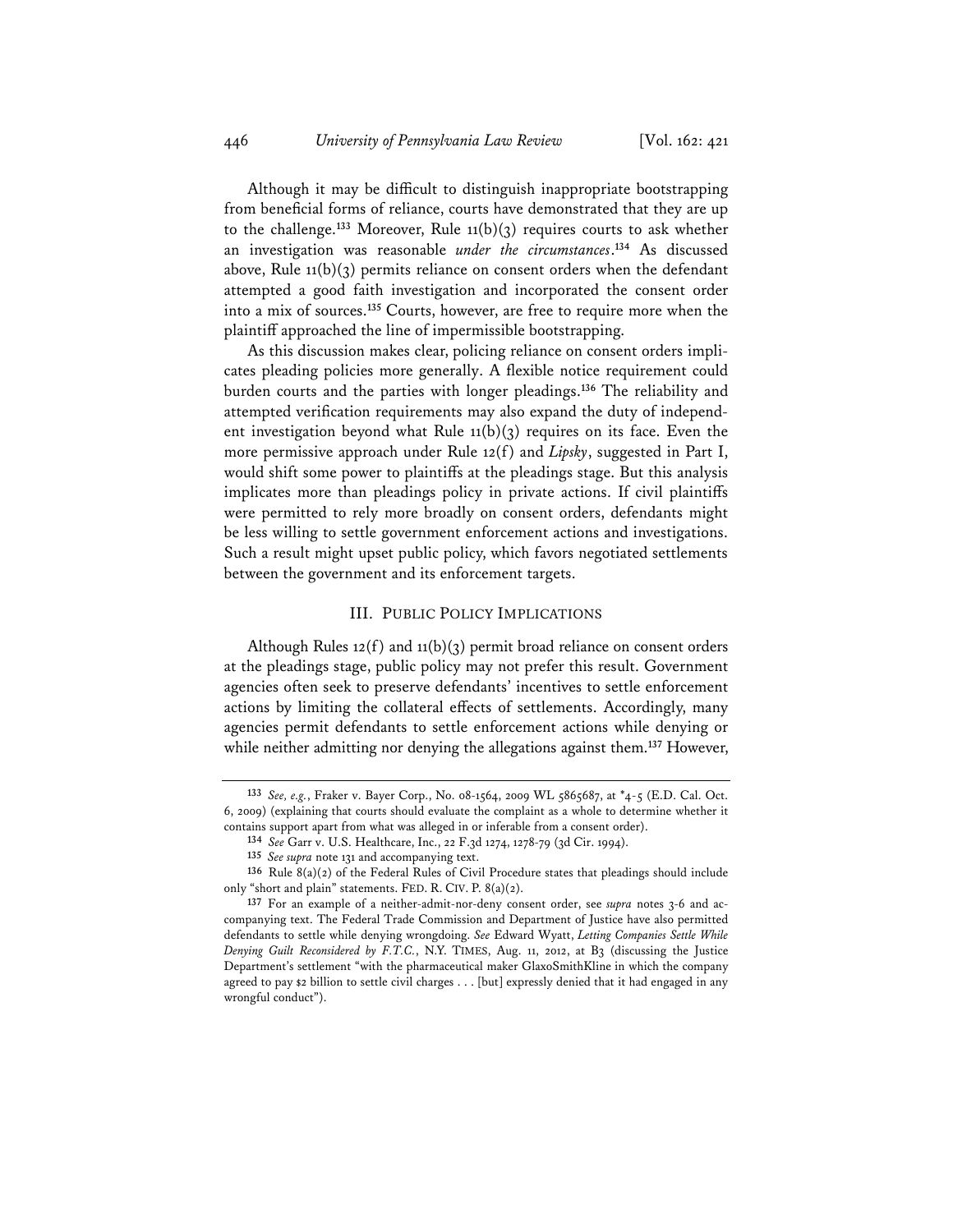after the financial crisis, the SEC in particular has been criticized for its neither-admit-nor-deny settlement policy.**<sup>138</sup>** Notably, Judge Jed Rakoff of the Southern District of New York refused to approve an SEC consent order resolving an enforcement action against Citigroup.**<sup>139</sup>** Citing *Lipsky*, Judge Rakoff stated that the settlement was not in the public interest because, among other reasons, third parties could not rely on the SEC's allegations to plead claims against Citigroup.**<sup>140</sup>** After Judge Rakoff's decision, the SEC defended its neither-admit-nor-deny policy as a means to induce settlement "on favorable terms."**<sup>141</sup>**

This ongoing debate suggests that any pleadings rule that would enhance the collateral consequences of consent orders should be scrutinized closely to ensure its impact is minimal. Regulatory agencies generally try to avoid any potential chilling effects on settlements, which preserve resources and secure relief without the risk and delay of litigation.**<sup>142</sup>** Likewise, targets of regulatory actions have strong incentives to settle in order to avoid the risks of litigating against the government, such as the collateral risks an adverse judgment would have in parallel private actions.**<sup>143</sup>** In the debate

**141** *See* Press Release, SEC, No. 2011-265, SEC Enforcement Director's Statement on Citigroup Case (Dec. 15, 2011), *available at* http://www.sec.gov/news/press/2011/2011-265.htm (arguing that "settling on favorable terms even without an admission serves investors, including investors victimized by other frauds," because settling frees up resources that can be used to investigate other claims). The SEC has since modified its neither-admit-nor-deny settlement policy in limited circumstances. *See* Public Statement, Robert Khuzami, Director of the SEC's Division of Enforcement, Public Statement by SEC Staff: Recent Policy Change (Jan. 7, 2012), *available at* http://www.sec.gov/News/PublicStmt/Detail/PublicStmt/1365171489600#.UgqdyZLmuSo (announcing that the SEC would no longer permit neither-admit-nor-deny settlements "in the minority of our cases where there is a parallel criminal conviction (by plea or verdict) or criminal [non-prosecution agreement/deferred prosecution agreement] involving factual or legal claims" that overlap); *see also* James B. Stewart, *S.E.C. Has a Message for Firms Not Used to Admitting Guilt*, N.Y. TIMES, June 22, 2013, at B1 ("[T]he [SEC's] co-leaders of enforcement . . . said there might be cases that 'justify requiring the defendant's admission of allegations in our complaint or other acknowledgment of the alleged misconduct as part of any settlement.'").

**142** *See* Press Release, *supra* note 141 ("[A] settlement puts money back in the pockets of harmed investors without . . . the twin risks of losing at trial or winning but recovering less than the settlement amount."); *see also* Comm. on Fed. Regulation of Sec., *supra* note 113, at 1091-93 ("The caseload of the SEC is enormous, and its resources are limited.").

**143** *See* Comm. on Fed. Regulation of Sec., *supra* note 113, at 1093-94 (discussing the "less obvious" costs of litigating for defendants, including the possibility of "open[ing] up the

**<sup>138</sup>** *See* Edward Wyatt, *S.E.C., Responding to Critics, Defends 'No Wrongdoing' Settlements*, N.Y. TIMES DEALBOOK (Feb. 23, 2012), http://dealbook.nytimes.com/2012/02/22/s-e-c-chairwomandefends-settlement-practices/?\_r=0 ("Some people have questioned [the financial] deterrent effect and the value of relying on the 'neither admit nor deny' clause.").

**<sup>139</sup>** *See* U.S. SEC v. Citigroup Global Mkts. Inc., 827 F. Supp. 2d 328, 335 (S.D.N.Y. 2011).

**<sup>140</sup>** *Id.* at 332-34. The Second Circuit stayed the district court's proceedings, noting that courts generally should not "second-guess" an agency's decision to enter into neither-admit-nordeny settlements. U.S. SEC v. Citigroup Global Mkts. Inc., 673 F.3d 158, 164-65, 169 (2d Cir. 2012).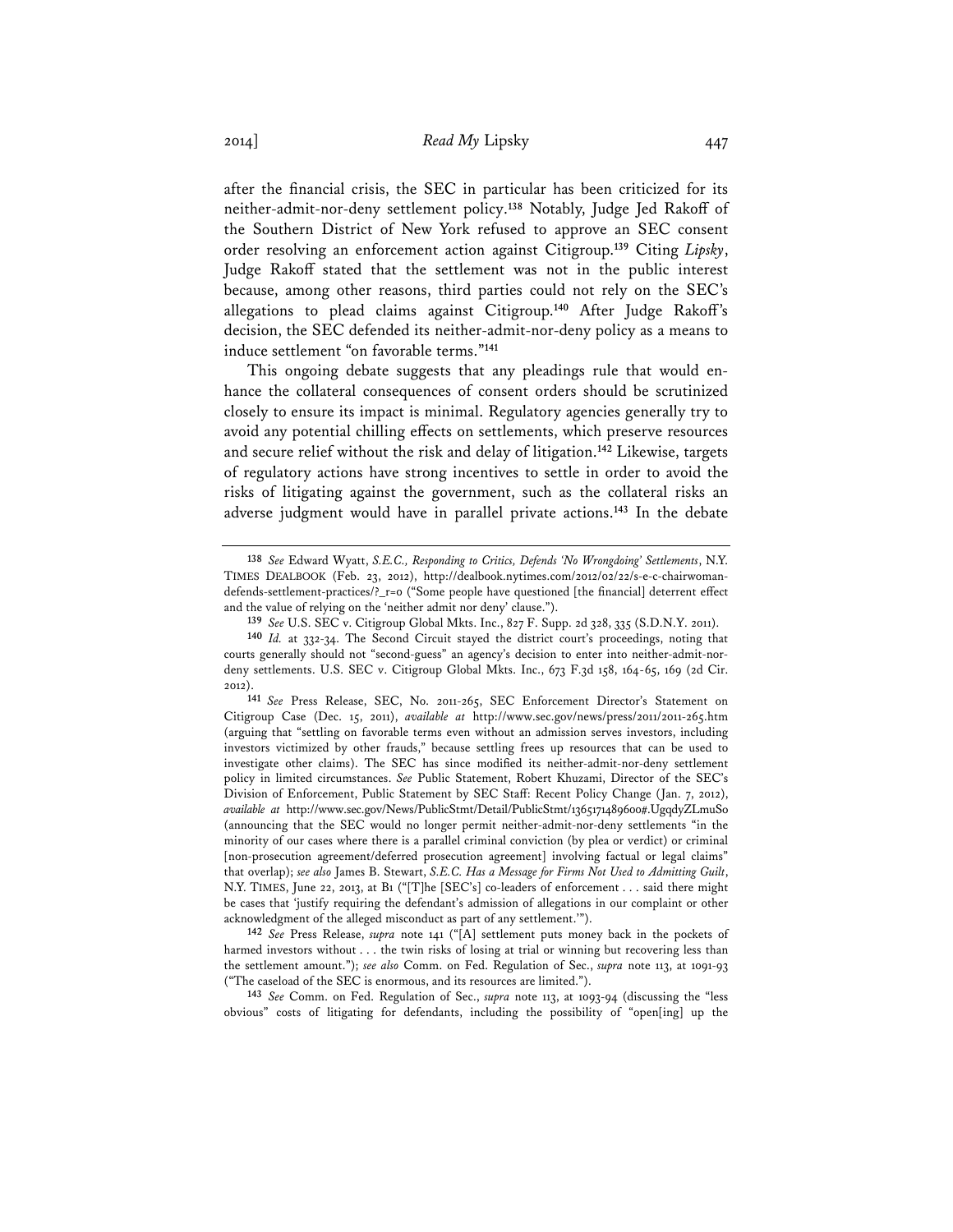over neither-admit-nor-deny policies, defendants would have fewer incentives to settle if regulatory agencies required admissions of liability.**<sup>144</sup>**

If courts permit plaintiffs to rely on consent orders in the manner this Comment proposes, it is unclear how this rule would affect settlement policy. Defendants may worry that private plaintiffs will use consent orders to plead more claims that survive motions to dismiss, thereby increasing the litigation costs associated with regulatory settlement. This concern may lead defendants to delay settling in order to avoid the public disclosure of facts uncovered by the investigation or even to forego settling the action altogether. However, practical parties will likely realize that delay would force defendants to incur the costs and risks of litigating against the agency, and that private plaintiffs may still be able to incorporate the agency's findings into their case well after they file their initial complaint.**<sup>145</sup>** Moreover, even if defendants cannot prevent the release of the agency's investigative facts, they would still be free to contest the allegations in the private litigation. Defendants will generally be prepared to do so after dealing with an agency investigation involving the same substantive issues.**<sup>146</sup>** In sum, the rules proposed in this Comment may have little practical effect on settlement dynamics because they stop far short of requiring defendants to admit to the findings contained in a consent order.

Without detailed studies and opinions by experienced practitioners, however, one can only surmise that the effects on settlements would be limited. But the current state of affairs suggests this belief is reasonable. Defendants cannot currently expect to prevail on a motion to strike allegation reciting findings from consent orders because courts are divided on the issue.**<sup>147</sup>** It is unclear whether this uncertainty has hampered their willingness

Commission's findings to discovery in private litigation and . . . even eliminat[ing] the [defendant's] right to deny the relevant conduct in such proceedings"); *see also* Brief of Defendant– Appellee–Cross–Appellant at 36-37, U.S. SEC v. Citigroup Global Mkts. Inc., 673 F.3d 158 (2d Cir. 2012) (No. 11-5227), 2012 WL 1790381 (arguing that, in electing to settle on a neither-admitnor-deny basis, "Citigroup's management and Board appropriately prioritized its current shareholders' interests in minimizing the adverse collateral consequences associated with being adjudicated at fault in this matter, including the enhanced risk of an adverse outcome in [] numerous pending private civil litigations").

**<sup>144</sup>** *See* Comm. on Fed. Regulation of Sec., *supra* note 113, at 1093-94 (describing incentives for defendants to settle with a public agency).

**<sup>145</sup>** The Federal Rules of Civil Procedure allow parties to amend their pleadings once, as a matter of course, within twenty-one days of service. FED. R. CIV. P.  $15(a)(1)(A)$ . After twenty-one days, parties may amend their pleadings only with the consent of the other parties or with the court's leave, but "[t]he court should freely give leave when justice so requires." FED. R. CIV. P.  $15(a)(2)$ .

**<sup>146</sup>** *See supra* note 80 and accompanying text.

**<sup>147</sup>** *See supra* Section I.B.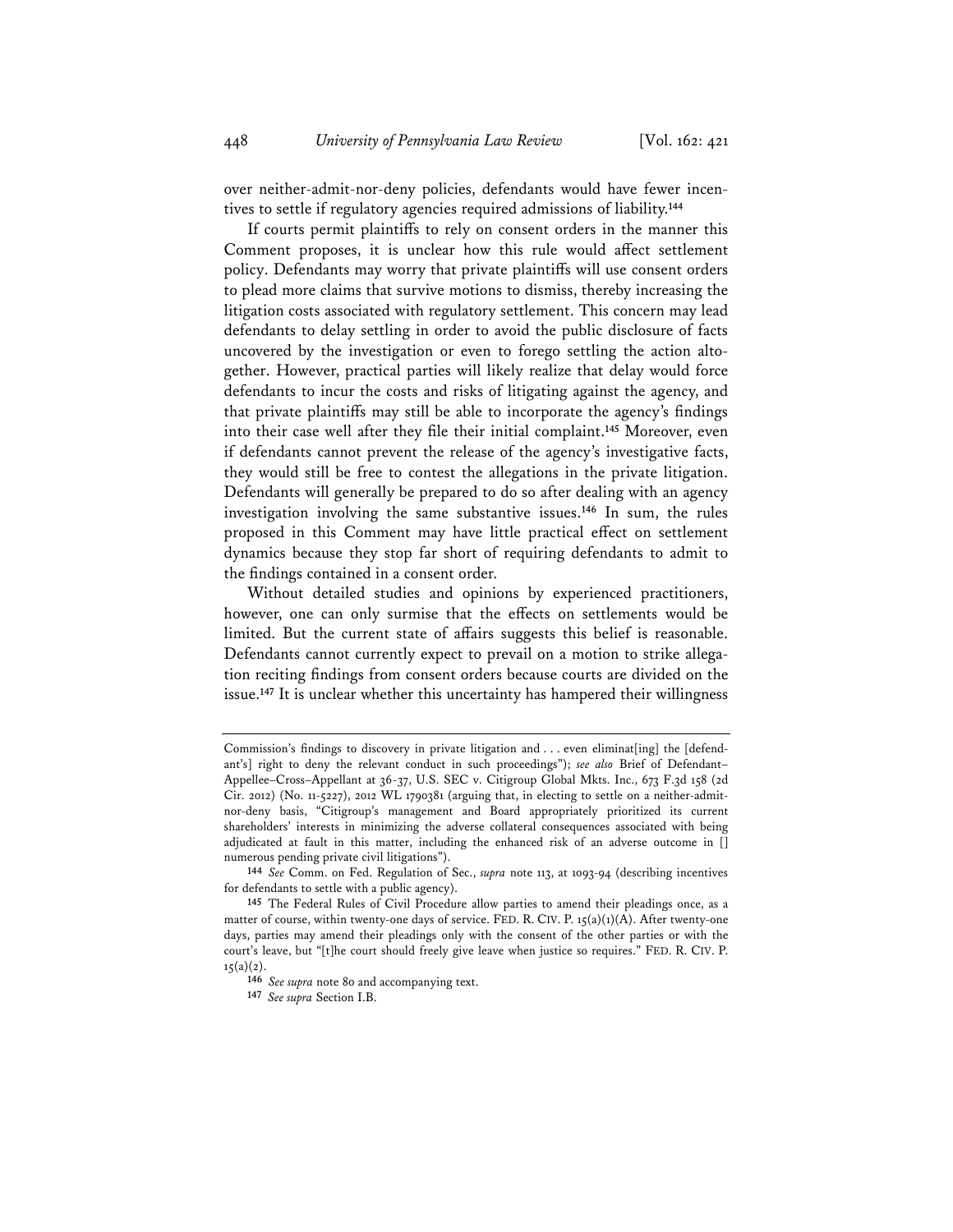to settle or incentivized them to delay settling. The uncertainty may not have deterred private plaintiffs from piggybacking off of consent orders either, as defendant companies increasingly face simultaneous regulatory and private actions.**<sup>148</sup>** Moreover, negotiated settlements still carry some collateral risk for defendants that do not depend on whether a consent order's findings are recited in a complaint. For example, consent orders are admissible at trial for purposes other than to establish liability, such as to prove knowledge of a legal obligation.**<sup>149</sup>** Thus, the rules proposed in this Comment may not dramatically affect defendants' cost–benefit calculations in deciding whether or not to settle an enforcement action.

There may be other interests at stake, however, beyond preserving incentives to settle. If private plaintiffs can rely on consent orders to bring piggyback actions that are more likely to prevail on a motion to dismiss, defendants will wish to minimize "inflammatory language" in consent orders.**<sup>150</sup>** This outcome could affect other regulatory goals, such as using broadly worded settlement documents to "send a message" to industry participants.**<sup>151</sup>** But as argued above, it is by no means certain that agencies seek to send a message by deliberately overstating their factual (as opposed to legal) case in consent orders.**<sup>152</sup>** Courts can also require reasonably detailed and objective statements of fact before approving consent orders, although the predilection to do so may vary by judge.**<sup>153</sup>** Given the lack of evidence or even discussion about settlement dynamics involving statements of fact in consent orders,**<sup>154</sup>** it is not clear what impact this threat might have on public policy favoring negotiated settlements. Such concerns are worth evaluating carefully, and stakeholders should discuss them in light of how frequently plaintiffs seek to rely on consent orders.

**<sup>148</sup>** Adam S. Hakki et al., *The Impact of the Financial Crisis on the Regulatory Landscape and the Resulting Implications for Securities Class Action Litigation* ("It is increasingly the norm for a company to face simultaneous government proceedings and private actions at the state and federal level."), *in* HANDLING A SECURITIES CASE: FROM INVESTIGATION TO TRIAL AND EVERYTHING IN BETWEEN 85 (2012).

**<sup>149</sup>** *See* United States v. Gilbert, 668 F.2d 94, 97 (2d Cir. 1981) (affirming the district court's decision to admit into evidence an SEC consent decree "to show that [the defendant] knew of the SEC reporting requirements").

**<sup>150</sup>** *See* Comm. on Fed. Regulation of Sec., *supra* note 113.

**<sup>151</sup>** *Id.* at 1092.

**<sup>152</sup>** *See id.* 

**<sup>153</sup>** *See* DiSarro, *supra* note 14, at 278 (noting that "the injunctive provisions of a consent decree must be stated in reasonable detail" and "the court can insist that a proposed decree be changed"); *see also* SEC v. Bank of Am. Corp., 653 F. Supp. 2d 507, 509 (S.D.N.Y. 2009) (describing the court's condition that it would not approve a consent judgment unless the parties provided detailed factual statements).

**<sup>154</sup>** *See supra* note 114 and accompanying text.